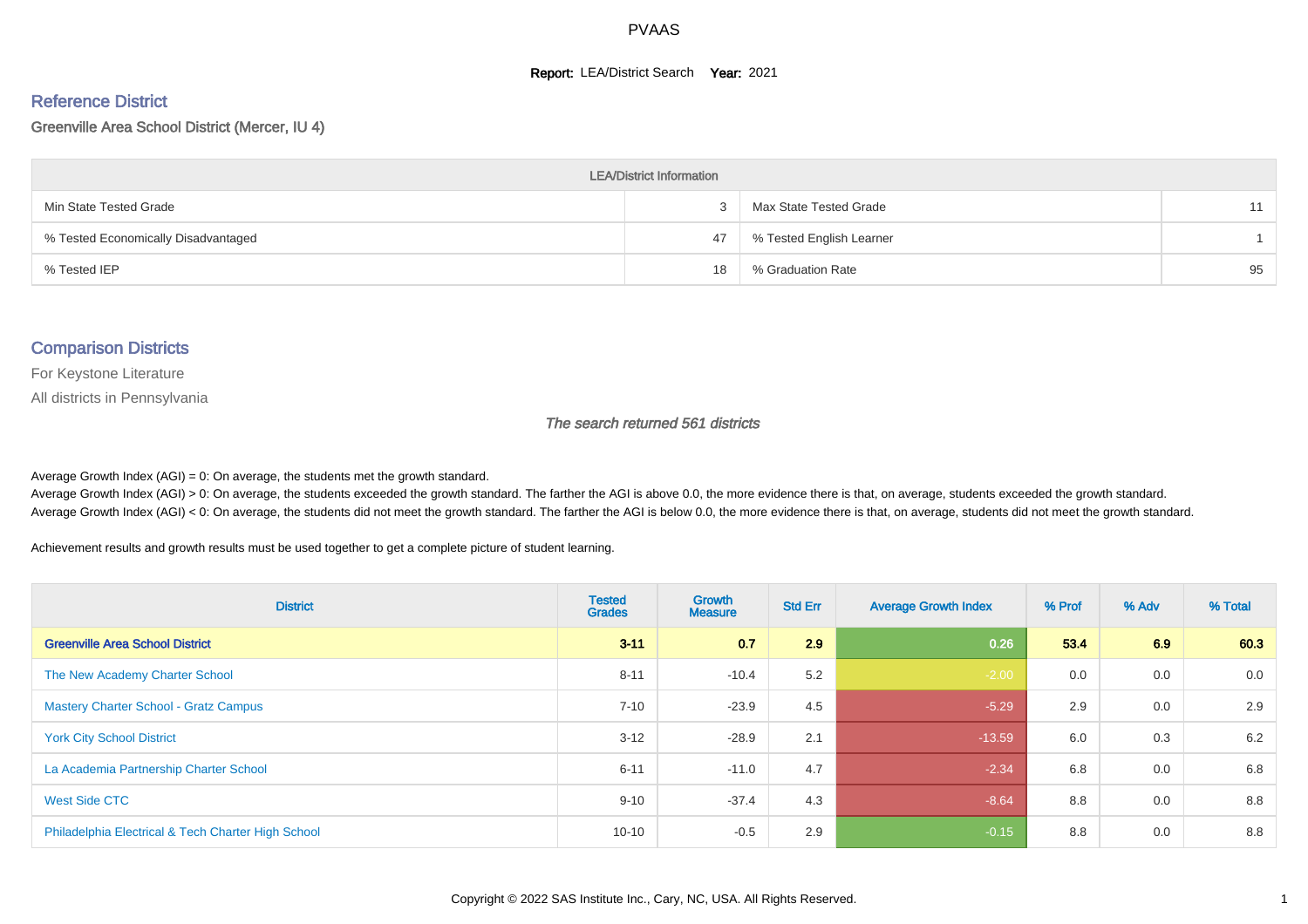| <b>District</b>                                                       | <b>Tested</b><br><b>Grades</b> | <b>Growth</b><br><b>Measure</b> | <b>Std Err</b> | <b>Average Growth Index</b> | % Prof | % Adv   | % Total |
|-----------------------------------------------------------------------|--------------------------------|---------------------------------|----------------|-----------------------------|--------|---------|---------|
| <b>Greenville Area School District</b>                                | $3 - 11$                       | 0.7                             | 2.9            | 0.26                        | 53.4   | 6.9     | 60.3    |
| Esperanza Cyber Charter School                                        | $3 - 11$                       | 7.1                             | 6.1            | 1.16                        | 9.1    | 0.0     | 9.1     |
| <b>Innovative Arts Academy Charter School</b>                         | $6 - 11$                       | $-9.1$                          | 3.7            | $-2.44$                     | 9.5    | 0.0     | 9.5     |
| <b>Aliquippa School District</b>                                      | $3 - 11$                       | $-9.0$                          | 4.2            | $-2.14$                     | 11.0   | $0.0\,$ | 11.0    |
| Propel Charter School - Braddock Hills                                | $3 - 11$                       | $-13.6$                         | 3.6            | $-3.81$                     | 9.7    | 1.6     | 11.3    |
| <b>Clairton City School District</b>                                  | $3 - 11$                       | 3.5                             | 3.7            | 0.95                        | 13.4   | 0.0     | 13.4    |
| <b>Sto-Rox School District</b>                                        | $3 - 10$                       | 6.6                             | 3.7            | 1.80                        | 13.4   | 0.0     | 13.4    |
| People For People Charter School                                      | $3 - 12$                       | 13.3                            | 5.5            | 2.43                        | 13.5   | 0.0     | 13.5    |
| <b>Propel Charter School-Montour</b>                                  | $3 - 10$                       | $-10.7$                         | 3.9            | $-2.71$                     | 13.7   | 0.0     | 13.7    |
| <b>Steelton-Highspire School District</b>                             | $3 - 11$                       | $-11.8$                         | 3.5            | $-3.40$                     | 14.5   | 0.0     | 14.5    |
| <b>Universal Audenried Charter School</b>                             | $9 - 11$                       | $-5.8$                          | 2.4            | $-2.40$                     | 14.6   | 0.0     | 14.6    |
| <b>Chester-Upland School District</b>                                 | $3 - 11$                       | $-0.3$                          | 2.7            | $-0.09$                     | 13.8   | 0.8     | 14.6    |
| <b>Sugar Valley Rural Charter School</b>                              | $3 - 11$                       | $-11.0$                         | 4.5            | $-2.46$                     | 14.9   | 0.0     | 14.9    |
| Preparatory Charter School Of Mathematics, Science, Tech, And Careers | $9 - 10$                       | $-4.0$                          | 2.5            | $-1.59$                     | 15.0   | $0.0\,$ | 15.0    |
| Maritime Academy Charter School                                       | $3 - 10$                       | $-11.4$                         | 3.5            | $-3.29$                     | 15.2   | 0.0     | 15.2    |
| Dr Robert Ketterer Charter School Inc                                 | $6 - 12$                       | 10.1                            | 5.0            | 2.04                        | 14.9   | 0.4     | 15.3    |
| <b>Harrisburg City School District</b>                                | $3 - 11$                       | $-0.4$                          | 2.1            | $-0.19$                     | 15.1   | 0.4     | 15.5    |
| <b>Propel Charter School-Homestead</b>                                | $3 - 11$                       | $-11.7$                         | 4.1            | $-2.84$                     | 15.9   | 0.0     | 15.9    |
| Perseus House Charter School Of Excellence                            | $6 - 11$                       | $-5.2$                          | 3.0            | $-1.72$                     | 16.5   | $0.0\,$ | 16.5    |
| <b>Dauphin County Technical School</b>                                | $9 - 11$                       | $-45.5$                         | 2.6            | $-17.72$                    | 14.4   | 2.5     | 16.9    |
| <b>Lancaster School District</b>                                      | $3 - 12$                       | $-15.8$                         | 1.5            | $-10.90$                    | 14.6   | 2.3     | 16.9    |
| <b>Farrell Area School District</b>                                   | $3 - 11$                       | $-10.4$                         | 4.3            | $-2.41$                     | 19.0   | $0.0\,$ | 19.0    |
| <b>Tech Freire Charter School</b>                                     | $9 - 11$                       | 9.3                             | 2.9            | 3.26                        | 18.0   | 1.1     | 19.1    |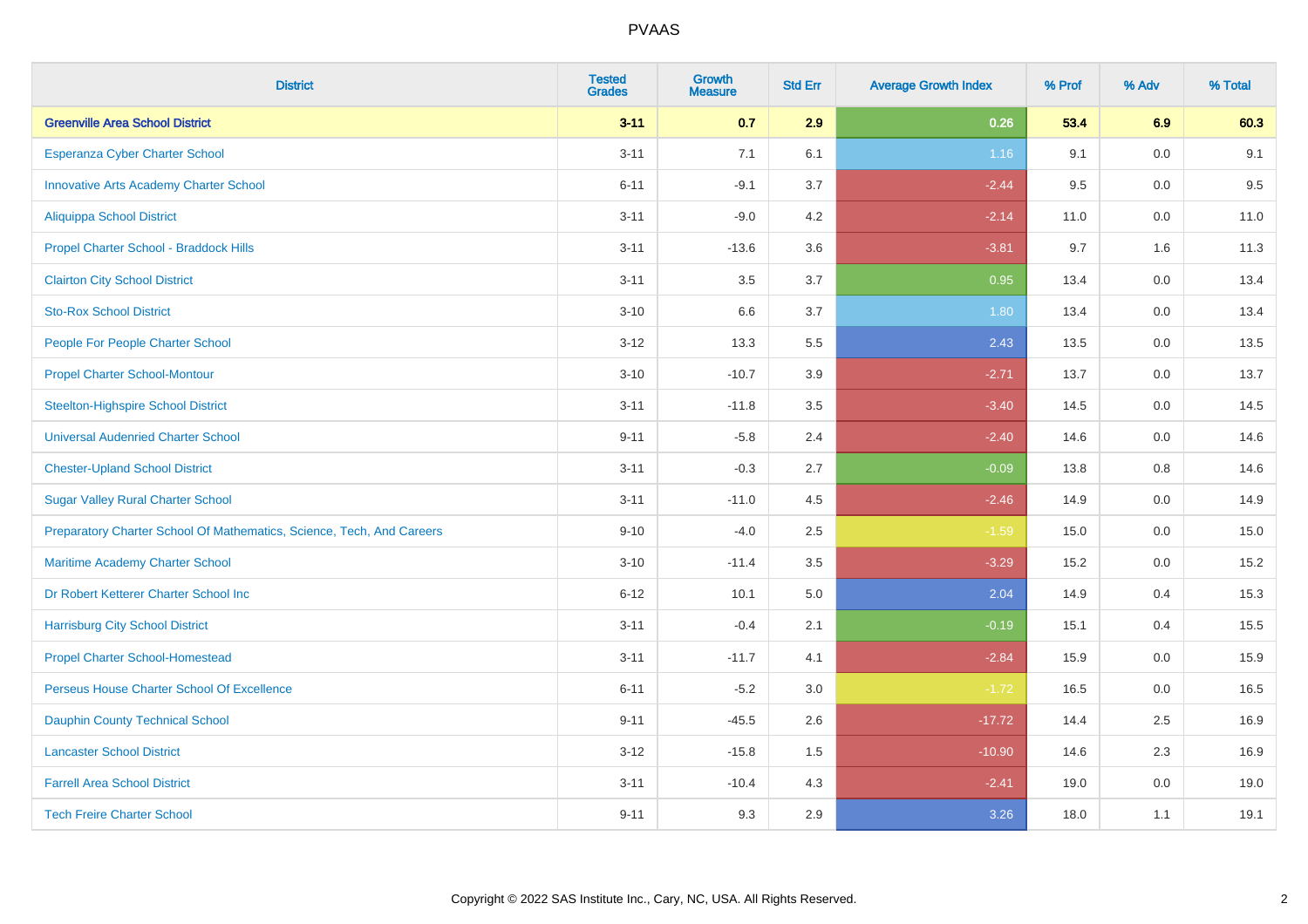| <b>District</b>                                        | <b>Tested</b><br><b>Grades</b> | <b>Growth</b><br><b>Measure</b> | <b>Std Err</b> | <b>Average Growth Index</b> | % Prof | % Adv   | % Total |
|--------------------------------------------------------|--------------------------------|---------------------------------|----------------|-----------------------------|--------|---------|---------|
| <b>Greenville Area School District</b>                 | $3 - 11$                       | 0.7                             | 2.9            | 0.26                        | 53.4   | 6.9     | 60.3    |
| <b>Lawrence County CTC</b>                             | $10 - 11$                      | $-21.7$                         | 3.6            | $-6.05$                     | 19.8   | 0.0     | 19.8    |
| <b>Rochester Area School District</b>                  | $3 - 11$                       | $-13.2$                         | 4.6            | $-2.89$                     | 19.5   | 1.3     | 20.8    |
| Multicultural Academy Charter School                   | $9 - 11$                       | 9.5                             | 3.5            | 2.69                        | 22.0   | 0.0     | 22.0    |
| Philipsburg-Osceola Area School District               | $3 - 11$                       | $-24.8$                         | 3.3            | $-7.43$                     | 19.7   | 2.6     | 22.4    |
| <b>Columbia-Montour AVTS</b>                           | $9 - 10$                       | $-12.5$                         | 3.0            | $-4.16$                     | 22.3   | 0.6     | 22.9    |
| Jefferson County-Dubois AVTS                           | $9 - 11$                       | $-16.2$                         | 3.9            | $-4.16$                     | 23.0   | 0.0     | 23.0    |
| <b>Williams Valley School District</b>                 | $3 - 11$                       | $-7.3$                          | 3.4            | $-2.13$                     | 23.2   | 0.0     | 23.2    |
| <b>Chester Charter Scholars Academy Charter School</b> | $3 - 12$                       | 8.4                             | 4.1            | 2.03                        | 23.4   | 0.0     | 23.4    |
| <b>Lincoln Leadership Academy Charter School</b>       | $3 - 12$                       | 14.2                            | 6.4            | 2.22                        | 23.5   | 0.0     | 23.5    |
| <b>Tacony Academy Charter School</b>                   | $3 - 11$                       | $-14.7$                         | 3.0            | $-4.82$                     | 22.4   | 1.8     | 24.1    |
| Mastery Charter School - Shoemaker Campus              | $7 - 10$                       | 4.1                             | 3.0            | 1.34                        | 20.9   | 3.3     | 24.2    |
| Imhotep Institute Charter High School                  | $9 - 11$                       | $-5.3$                          | 5.8            | $-0.92$                     | 25.0   | $0.0\,$ | 25.0    |
| <b>Norristown Area School District</b>                 | $3 - 12$                       | $-12.8$                         | 1.6            | $-7.98$                     | 23.5   | 2.3     | 25.7    |
| <b>Executive Education Academy Charter School</b>      | $3 - 10$                       | $-6.5$                          | 3.1            | $-2.08$                     | 23.7   | 2.2     | 25.8    |
| <b>Greater Johnstown School District</b>               | $3 - 11$                       | $-3.1$                          | 2.6            | $-1.19$                     | 26.1   | $0.0\,$ | 26.1    |
| <b>Lebanon School District</b>                         | $3 - 11$                       | $-1.6$                          | 1.9            | $-0.80$                     | 24.4   | 2.6     | 27.0    |
| <b>Turkeyfoot Valley Area School District</b>          | $3 - 12$                       | $-4.3$                          | 5.6            | $-0.76$                     | 22.0   | 5.1     | 27.1    |
| <b>Reading School District</b>                         | $3 - 11$                       | 10.1                            | 1.4            | 7.25                        | 24.7   | 2.4     | 27.2    |
| Community Academy Of Philadelphia Charter School       | $3 - 11$                       | 5.8                             | 2.7            | 2.12                        | 26.7   | 0.9     | 27.6    |
| Salisbury-Elk Lick School District                     | $3 - 11$                       | $-13.5$                         | 5.9            | $-2.30$                     | 27.8   | 0.0     | 27.8    |
| <b>Shade-Central City School District</b>              | $3 - 11$                       | $-5.9$                          | 4.6            | $-1.28$                     | 27.8   | 0.0     | 27.8    |
| <b>Mastery Charter School - Pickett Campus</b>         | $6 - 10$                       | 5.6                             | 5.7            | 1.00                        | 27.8   | 0.0     | 27.8    |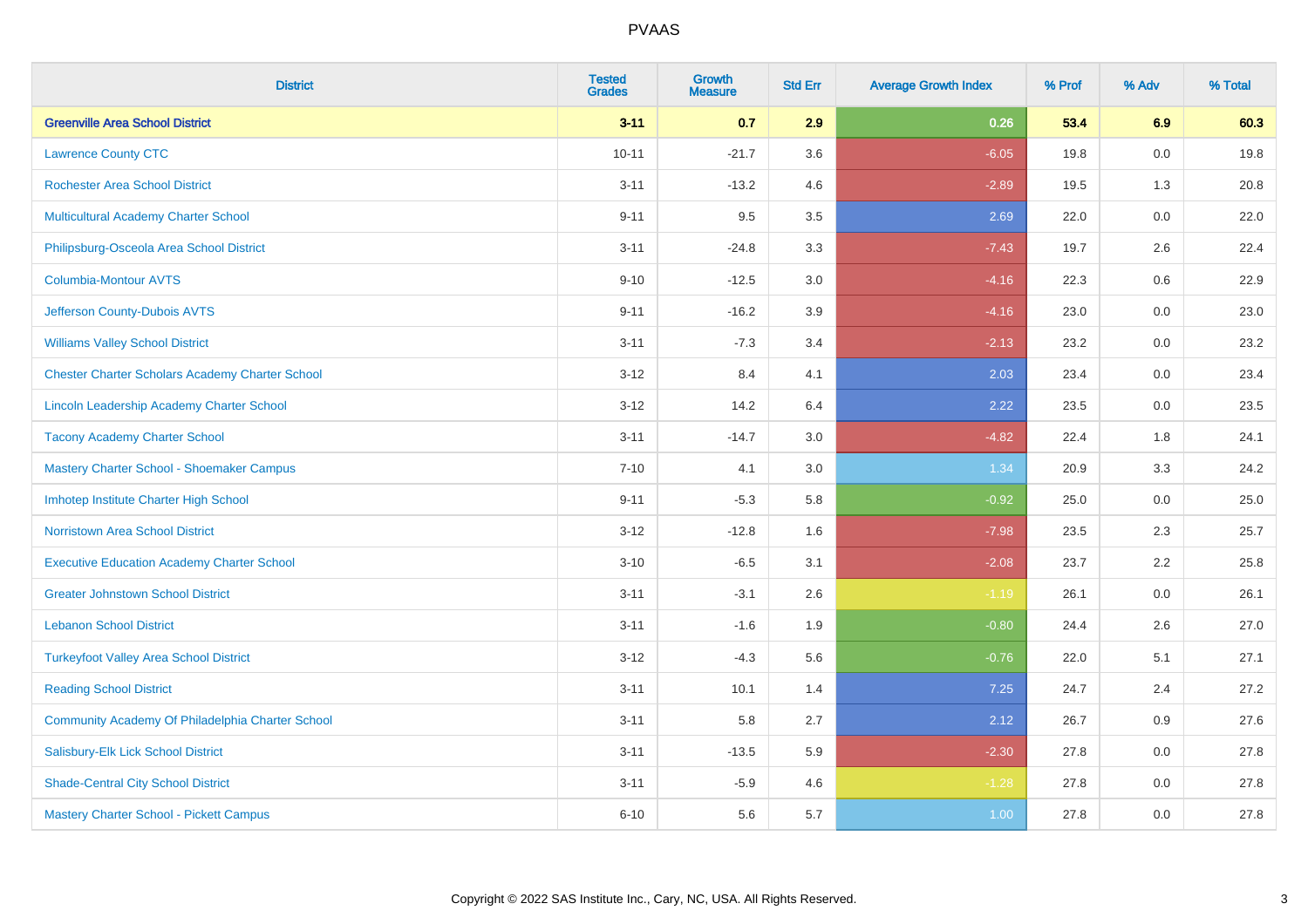| <b>District</b>                                 | <b>Tested</b><br><b>Grades</b> | <b>Growth</b><br><b>Measure</b> | <b>Std Err</b> | <b>Average Growth Index</b> | % Prof | % Adv   | % Total |
|-------------------------------------------------|--------------------------------|---------------------------------|----------------|-----------------------------|--------|---------|---------|
| <b>Greenville Area School District</b>          | $3 - 11$                       | 0.7                             | 2.9            | 0.26                        | 53.4   | 6.9     | 60.3    |
| <b>Mahanoy Area School District</b>             | $3 - 10$                       | $-9.0$                          | 3.6            | $-2.49$                     | 26.2   | 1.6     | 27.9    |
| <b>Allentown City School District</b>           | $3 - 12$                       | 5.3                             | 1.4            | 3.88                        | 25.3   | 2.7     | 28.0    |
| <b>Keystone Education Center Charter School</b> | $3 - 12$                       | $-12.9$                         | 5.9            | $-2.19$                     | 28.0   | $0.0\,$ | 28.0    |
| <b>Williamsburg Community School District</b>   | $3 - 11$                       | $-14.3$                         | 4.1            | $-3.48$                     | 28.3   | 0.0     | 28.3    |
| <b>Erie City School District</b>                | $3 - 12$                       | $-14.5$                         | 1.6            | $-9.26$                     | 25.4   | 3.0     | 28.4    |
| <b>Mastery Charter School - Thomas Campus</b>   | $3 - 10$                       | 2.1                             | 6.2            | 0.33                        | 28.6   | 0.0     | 28.6    |
| Urban Pathways 6-12 Charter School              | $6 - 11$                       | 4.8                             | 6.4            | 0.75                        | 28.6   | 0.0     | 28.6    |
| <b>Gillingham Charter School</b>                | $3 - 11$                       | $-4.4$                          | 5.6            | $-0.77$                     | 20.8   | 8.3     | 29.2    |
| <b>Pottstown School District</b>                | $3 - 12$                       | $-4.0$                          | 2.4            | $-1.68$                     | 29.8   | 1.2     | 31.0    |
| Northern Lebanon School District                | $3 - 11$                       | 0.4                             | 2.5            | 0.15                        | 28.0   | 3.0     | 31.0    |
| <b>Columbia Borough School District</b>         | $3 - 12$                       | $-3.1$                          | 3.5            | $-0.89$                     | 29.5   | 1.9     | 31.4    |
| <b>MaST Community Charter School II</b>         | $3 - 10$                       | 4.4                             | 3.2            | 1.37                        | 28.4   | 3.4     | 31.8    |
| <b>KIPP Dubois Charter School</b>               | $9 - 10$                       | 4.7                             | 3.3            | 1.40                        | 31.0   | 1.4     | 32.4    |
| <b>Roberto Clemente Charter School</b>          | $3 - 12$                       | 2.2                             | 4.9            | 0.45                        | 27.5   | $5.0\,$ | 32.5    |
| <b>Washington School District</b>               | $3 - 11$                       | $-4.9$                          | 2.8            | $-1.76$                     | 30.1   | 2.4     | 32.5    |
| Morrisville Borough School District             | $3 - 11$                       | 4.8                             | 4.3            | $1.10$                      | 30.2   | 2.3     | 32.6    |
| <b>Penns Manor Area School District</b>         | $3 - 12$                       | $-17.0$                         | 3.7            | $-4.52$                     | 29.7   | 3.1     | 32.8    |
| Esperanza Academy Charter School                | $4 - 11$                       | 4.0                             | 2.5            | 1.61                        | 32.4   | 0.7     | 33.1    |
| Hope For Hyndman Charter School                 | $3 - 11$                       | $-2.0$                          | 6.1            | $-0.32$                     | 33.3   | 0.0     | 33.3    |
| <b>Shenandoah Valley School District</b>        | $3 - 11$                       | 9.7                             | 3.9            | 2.49                        | 28.3   | 5.0     | 33.3    |
| <b>Penn Hills School District</b>               | $3 - 11$                       | $-7.6$                          | 2.6            | $-2.94$                     | 33.1   | 0.7     | 33.8    |
| <b>Blacklick Valley School District</b>         | $3 - 11$                       | 8.0                             | 4.3            | 1.85                        | 34.1   | 0.0     | 34.1    |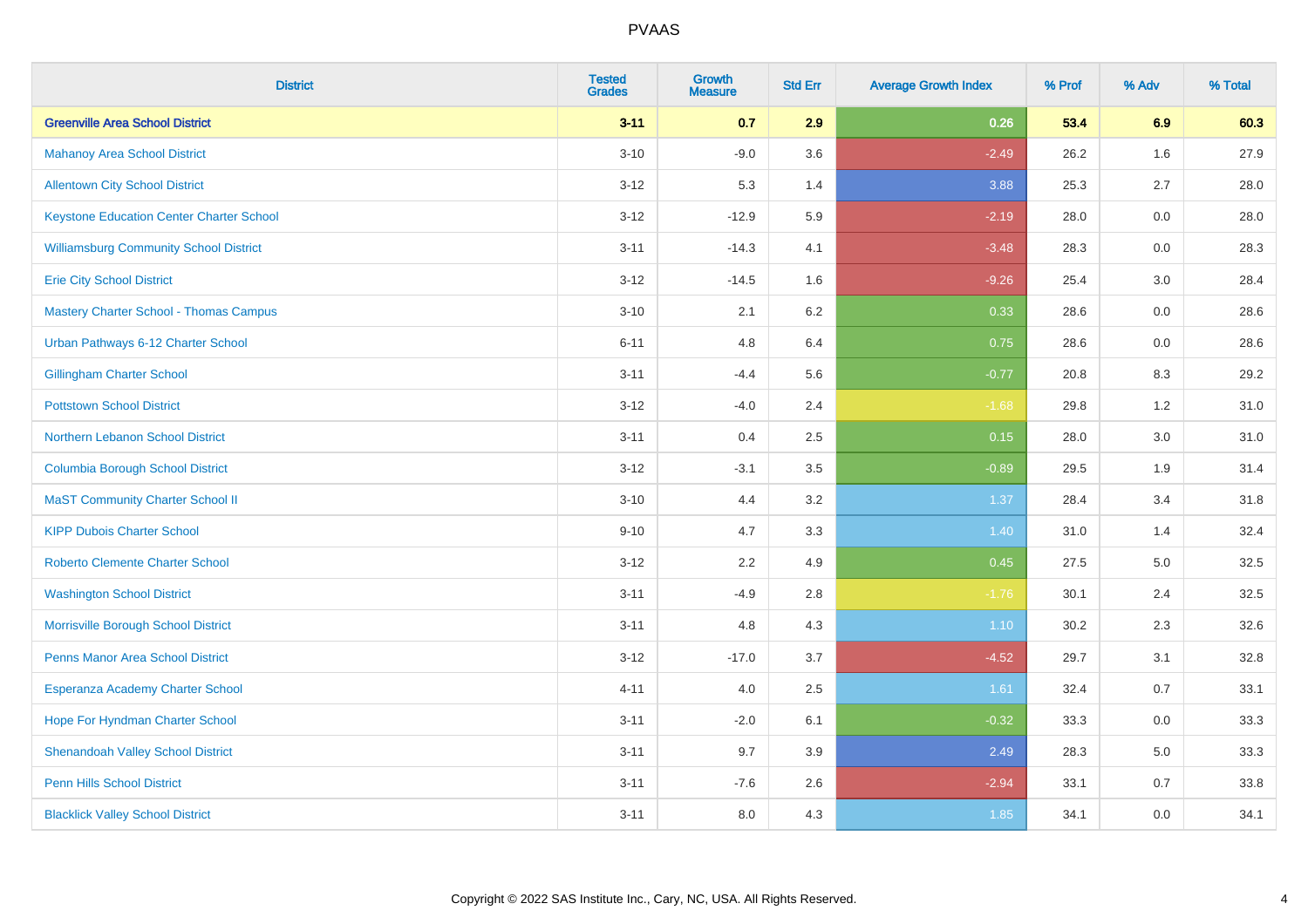| <b>District</b>                                | <b>Tested</b><br><b>Grades</b> | <b>Growth</b><br><b>Measure</b> | <b>Std Err</b> | <b>Average Growth Index</b> | % Prof | % Adv | % Total |
|------------------------------------------------|--------------------------------|---------------------------------|----------------|-----------------------------|--------|-------|---------|
| <b>Greenville Area School District</b>         | $3 - 11$                       | 0.7                             | 2.9            | 0.26                        | 53.4   | 6.9   | 60.3    |
| <b>Bristol Township School District</b>        | $3 - 11$                       | $-13.9$                         | 2.0            | $-7.05$                     | 31.0   | 3.7   | 34.7    |
| <b>Marion Center Area School District</b>      | $3 - 10$                       | $-12.0$                         | 3.1            | $-3.87$                     | 33.7   | 1.1   | 34.8    |
| Southern Huntingdon County School District     | $3 - 11$                       | $-12.9$                         | 3.2            | $-3.98$                     | 32.5   | 2.5   | 35.0    |
| <b>Woodland Hills School District</b>          | $3 - 12$                       | 3.2                             | 2.6            | 1.22                        | 31.4   | 3.6   | 35.0    |
| <b>Achievement House Charter School</b>        | $7 - 11$                       | $-0.7$                          | 4.0            | $-0.17$                     | 32.5   | 2.6   | 35.1    |
| <b>Cornell School District</b>                 | $3 - 11$                       | $-1.6$                          | 5.0            | $-0.32$                     | 33.8   | 1.5   | 35.4    |
| <b>Mckeesport Area School District</b>         | $3 - 12$                       | 9.0                             | 2.4            | 3.72                        | 31.0   | 4.5   | 35.5    |
| <b>Mount Union Area School District</b>        | $3 - 10$                       | $-6.1$                          | 3.1            | $-1.97$                     | 32.2   | 3.4   | 35.6    |
| <b>Carbon Career &amp; Technical Institute</b> | $9 - 11$                       | $-5.7$                          | 3.6            | $-1.59$                     | 34.5   | 1.2   | 35.7    |
| <b>Redbank Valley School District</b>          | $3 - 11$                       | $-9.5$                          | 3.4            | $-2.77$                     | 31.5   | 4.9   | 36.4    |
| <b>Carmichaels Area School District</b>        | $3 - 10$                       | $-9.3$                          | 3.3            | $-2.81$                     | 35.1   | 1.4   | 36.5    |
| <b>Bethlehem-Center School District</b>        | $3 - 10$                       | 8.1                             | 3.3            | 2.46                        | 35.1   | 1.4   | 36.5    |
| <b>New Castle Area School District</b>         | $3 - 12$                       | $-6.4$                          | 2.4            | $-2.66$                     | 32.5   | 4.3   | 36.8    |
| <b>Muhlenberg School District</b>              | $3 - 10$                       | 4.0                             | 1.9            | 2.10                        | 34.2   | 2.6   | 36.8    |
| Northern Lehigh School District                | $3 - 12$                       | $-10.4$                         | 2.7            | $-3.82$                     | 28.0   | 9.3   | 37.3    |
| <b>Northeast Bradford School District</b>      | $3 - 10$                       | $-3.1$                          | 4.0            | $-0.78$                     | 33.9   | 3.4   | 37.3    |
| <b>Northern Potter School District</b>         | $3 - 12$                       | $-13.1$                         | 4.6            | $-2.84$                     | 37.5   | 0.0   | 37.5    |
| <b>Port Allegany School District</b>           | $3 - 11$                       | 4.4                             | 3.6            | 1.21                        | 28.1   | 9.4   | 37.5    |
| <b>West Middlesex Area School District</b>     | $3 - 10$                       | $-8.4$                          | 3.8            | $-2.21$                     | 34.9   | 2.8   | 37.6    |
| <b>Big Beaver Falls Area School District</b>   | $3 - 11$                       | $-3.9$                          | 3.3            | $-1.18$                     | 34.1   | 3.5   | 37.6    |
| <b>Forest Area School District</b>             | $3 - 11$                       | $-4.4$                          | 5.4            | $-0.81$                     | 36.2   | 2.1   | 38.3    |
| <b>William Penn School District</b>            | $3 - 12$                       | 8.3                             | 2.1            | 3.99                        | 35.6   | 3.0   | 38.7    |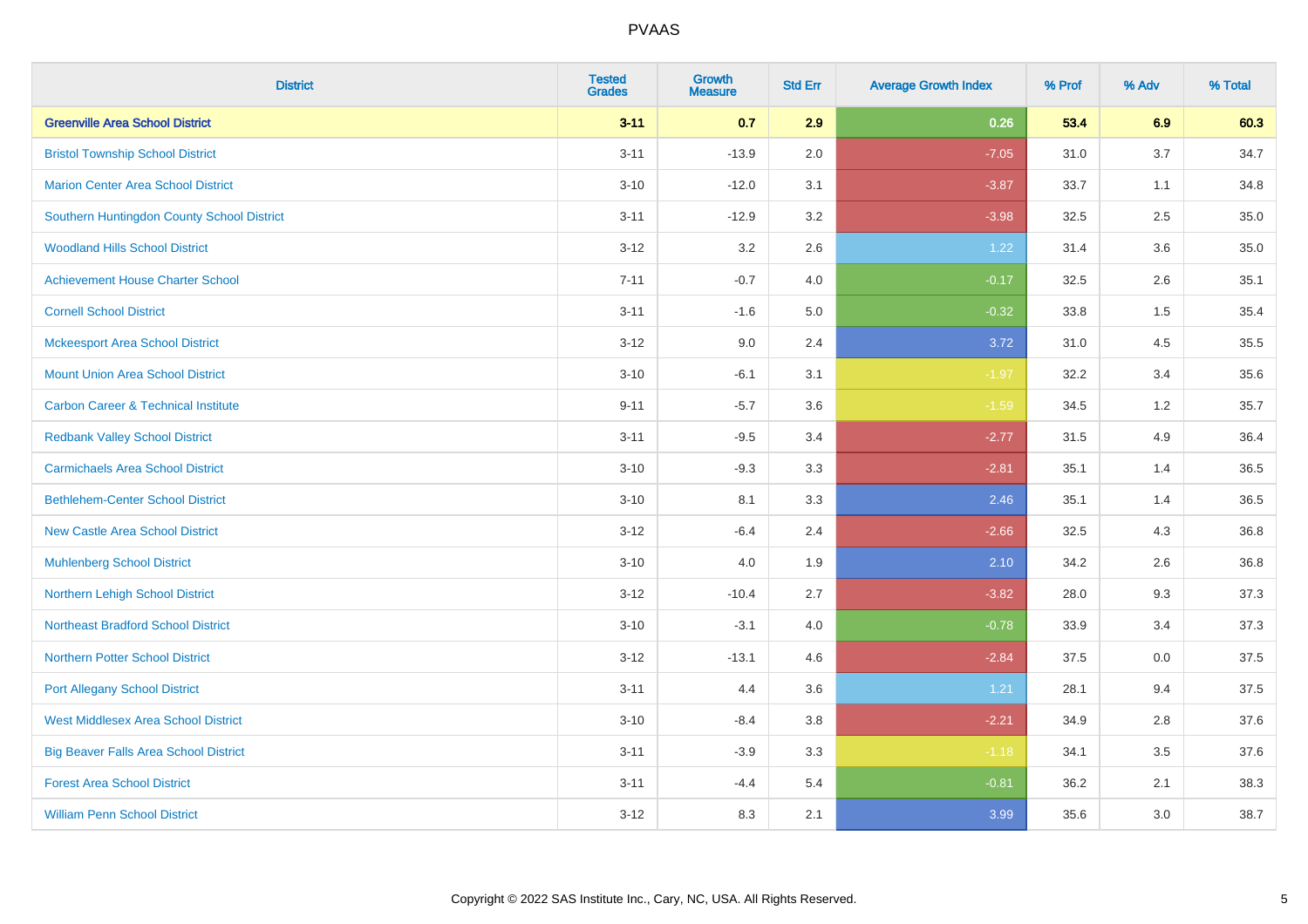| <b>District</b>                            | <b>Tested</b><br><b>Grades</b> | <b>Growth</b><br><b>Measure</b> | <b>Std Err</b> | <b>Average Growth Index</b> | % Prof | % Adv | % Total |
|--------------------------------------------|--------------------------------|---------------------------------|----------------|-----------------------------|--------|-------|---------|
| <b>Greenville Area School District</b>     | $3 - 11$                       | 0.7                             | 2.9            | 0.26                        | 53.4   | 6.9   | 60.3    |
| <b>Frazier School District</b>             | $3 - 11$                       | $-17.2$                         | 3.7            | $-4.70$                     | 37.1   | 1.6   | 38.7    |
| <b>Austin Area School District</b>         | $3 - 11$                       | $-5.7$                          | 6.4            | $-0.90$                     | 33.3   | 5.6   | 38.9    |
| <b>Smethport Area School District</b>      | $3 - 12$                       | 0.6                             | 3.9            | 0.15                        | 37.0   | 1.8   | 38.9    |
| <b>Bucks County Technical High School</b>  | $9 - 10$                       | $-12.0$                         | 2.5            | $-4.84$                     | 35.9   | 3.2   | 39.2    |
| <b>Tulpehocken Area School District</b>    | $3 - 12$                       | $-13.7$                         | 2.8            | $-4.81$                     | 36.7   | 2.8   | 39.4    |
| <b>Shikellamy School District</b>          | $3 - 10$                       | $-22.3$                         | 2.5            | $-8.92$                     | 33.3   | 6.1   | 39.5    |
| <b>Union School District</b>               | $3 - 12$                       | 2.3                             | 4.2            | 0.54                        | 32.6   | 7.0   | 39.5    |
| Lackawanna Trail School District           | $3 - 10$                       | $-21.7$                         | 3.5            | $-6.20$                     | 38.5   | 1.5   | 40.0    |
| <b>Ferndale Area School District</b>       | $3 - 10$                       | $-5.8$                          | 4.3            | $-1.33$                     | 40.0   | 0.0   | 40.0    |
| Mastery Charter High School-Lenfest Campus | $7 - 11$                       | 2.5                             | 5.7            | 0.43                        | 40.0   | 0.0   | 40.0    |
| <b>Tussey Mountain School District</b>     | $3 - 12$                       | 1.5                             | 3.7            | 0.40                        | 38.6   | 1.8   | 40.4    |
| <b>Brownsville Area School District</b>    | $3 - 12$                       | $-7.2$                          | 3.9            | $-1.83$                     | 34.4   | 6.1   | 40.5    |
| South Allegheny School District            | $3 - 11$                       | $-8.8$                          | 3.2            | $-2.70$                     | 40.5   | 0.0   | 40.5    |
| <b>Coatesville Area School District</b>    | $3 - 11$                       | $-4.4$                          | 1.7            | $-2.62$                     | 36.3   | 4.2   | 40.5    |
| Jim Thorpe Area School District            | $3 - 11$                       | $-5.8$                          | 2.7            | $-2.19$                     | 33.3   | 7.4   | 40.7    |
| <b>Wilkes-Barre Area School District</b>   | $3 - 11$                       | 0.1                             | 3.2            | 0.02                        | 35.5   | 5.4   | 40.9    |
| <b>Bristol Borough School District</b>     | $3 - 12$                       | $-4.3$                          | 3.4            | $-1.27$                     | 39.7   | 1.3   | 41.0    |
| <b>Dunmore School District</b>             | $3 - 11$                       | $-7.7$                          | 2.9            | $-2.62$                     | 34.0   | 7.2   | 41.2    |
| <b>Shamokin Area School District</b>       | $3 - 11$                       | $-7.7$                          | 4.8            | $-1.60$                     | 38.1   | 3.2   | 41.3    |
| <b>Tri-Valley School District</b>          | $3 - 10$                       | $-6.4$                          | 4.1            | $-1.57$                     | 37.0   | 4.4   | 41.3    |
| <b>Juniata County School District</b>      | $3 - 12$                       | $-4.9$                          | 2.1            | $-2.26$                     | 38.5   | 2.9   | 41.4    |
| Susquehanna Township School District       | $3 - 12$                       | $-5.8$                          | 2.7            | $-2.17$                     | 36.0   | 5.6   | 41.6    |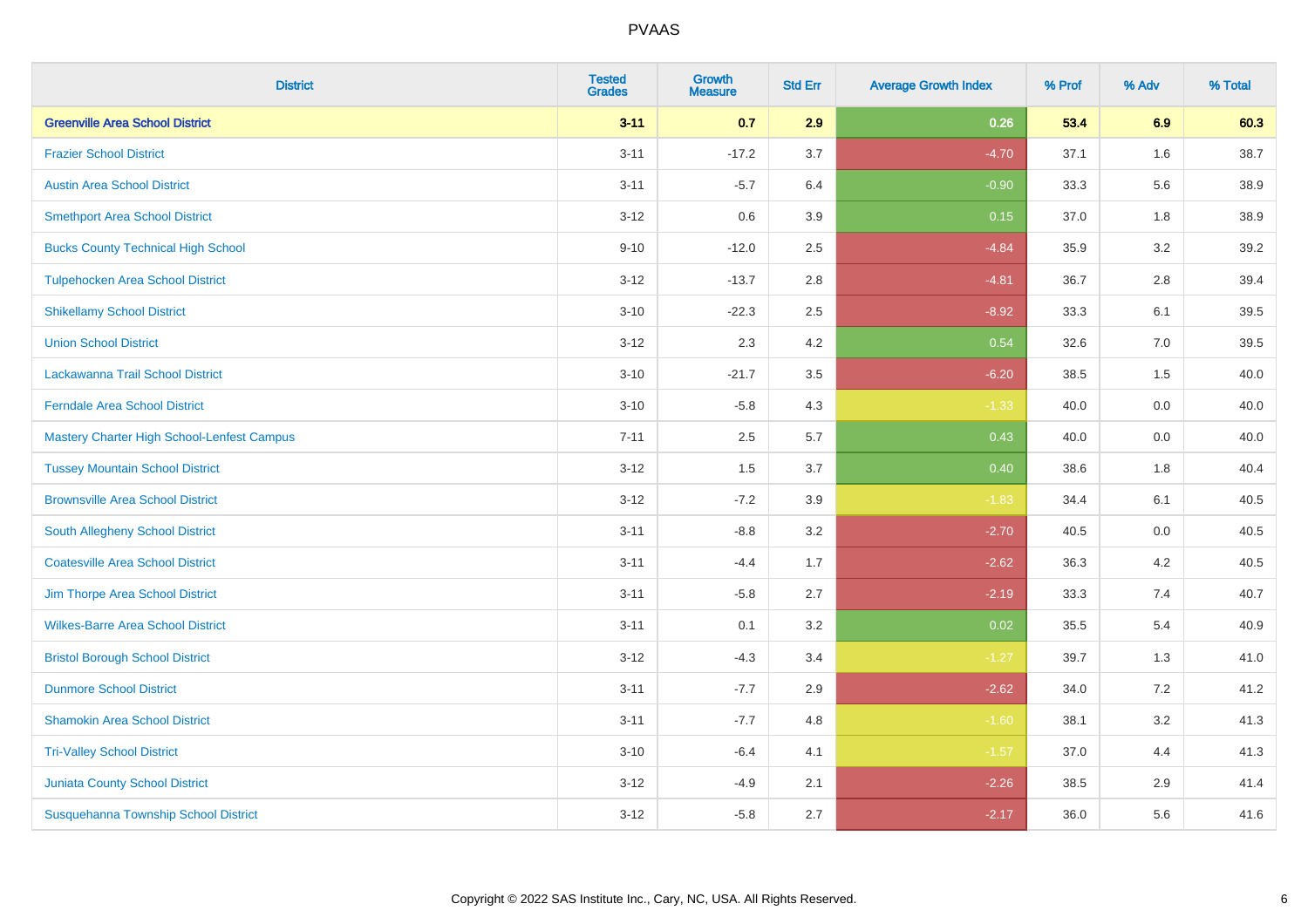| <b>District</b>                                         | <b>Tested</b><br><b>Grades</b> | <b>Growth</b><br><b>Measure</b> | <b>Std Err</b> | <b>Average Growth Index</b> | % Prof | % Adv | % Total |
|---------------------------------------------------------|--------------------------------|---------------------------------|----------------|-----------------------------|--------|-------|---------|
| <b>Greenville Area School District</b>                  | $3 - 11$                       | 0.7                             | 2.9            | 0.26                        | 53.4   | 6.9   | 60.3    |
| <b>East Allegheny School District</b>                   | $3 - 11$                       | $-6.3$                          | 3.3            | $-1.87$                     | 31.9   | 9.7   | 41.7    |
| <b>Northwest Area School District</b>                   | $3 - 10$                       | $-10.0$                         | 3.8            | $-2.59$                     | 34.6   | 7.3   | 41.8    |
| <b>Antietam School District</b>                         | $3 - 10$                       | $-4.3$                          | 3.8            | $-1.13$                     | 36.4   | 5.4   | 41.8    |
| <b>Pittsburgh School District</b>                       | $3 - 11$                       | $-3.3$                          | 1.1            | $-3.04$                     | 33.9   | 8.2   | 42.1    |
| <b>Upper Dauphin Area School District</b>               | $3 - 11$                       | $-6.3$                          | 3.2            | $-1.98$                     | 37.4   | 4.8   | 42.2    |
| <b>Warren County School District</b>                    | $3 - 11$                       | $-0.1$                          | 1.8            | $-0.06$                     | 37.2   | 5.3   | 42.6    |
| <b>Minersville Area School District</b>                 | $3 - 11$                       | $-14.4$                         | 3.7            | $-3.90$                     | 39.3   | 3.3   | 42.6    |
| <b>Annville-Cleona School District</b>                  | $3 - 12$                       | $-12.1$                         | 2.7            | $-4.46$                     | 34.9   | 7.8   | 42.6    |
| Center For Student Learning Charter School At Pennsbury | $6 - 12$                       | $-2.9$                          | 6.1            | $-0.47$                     | 42.9   | 0.0   | 42.9    |
| <b>Canton Area School District</b>                      | $3 - 11$                       | $-5.5$                          | 3.2            | $-1.75$                     | 40.7   | 2.3   | 43.0    |
| <b>Wallenpaupack Area School District</b>               | $3 - 11$                       | $-7.1$                          | 2.3            | $-3.09$                     | 40.8   | 2.4   | 43.1    |
| <b>Easton Area School District</b>                      | $3 - 12$                       | $-4.1$                          | 1.4            | $-2.91$                     | 39.9   | 4.0   | 43.9    |
| <b>West Greene School District</b>                      | $3 - 11$                       | $-4.5$                          | 4.3            | $-1.04$                     | 36.6   | 7.3   | 43.9    |
| <b>Forest City Regional School District</b>             | $3 - 12$                       | $-6.0$                          | 3.0            | $-1.96$                     | 44.1   | 0.0   | 44.1    |
| <b>Blairsville-Saltsburg School District</b>            | $3 - 11$                       | $-8.0$                          | 3.0            | $-2.68$                     | 37.3   | 7.0   | 44.3    |
| Catasauqua Area School District                         | $3 - 12$                       | $-12.1$                         | 3.0            | $-4.00$                     | 36.8   | 7.6   | 44.3    |
| New Kensington-Arnold School District                   | $3 - 11$                       | $-0.4$                          | 3.8            | $-0.10$                     | 40.7   | 3.7   | 44.4    |
| <b>Corry Area School District</b>                       | $3 - 11$                       | $-5.3$                          | 2.6            | $-2.03$                     | 38.5   | 6.0   | 44.5    |
| <b>York Co School Of Technology</b>                     | $9 - 12$                       | $-3.8$                          | 1.7            | $-2.22$                     | 39.1   | 5.6   | 44.7    |
| <b>Southern Fulton School District</b>                  | $3 - 11$                       | $-23.7$                         | 4.4            | $-5.37$                     | 34.2   | 10.5  | 44.7    |
| Pennsylvania Distance Learning Charter School           | $3 - 12$                       | 9.3                             | 4.2            | 2.22                        | 42.2   | 3.1   | 45.3    |
| Philadelphia City School District                       | $3 - 12$                       | 7.5                             | 0.6            | 12.64                       | 38.4   | 7.0   | 45.4    |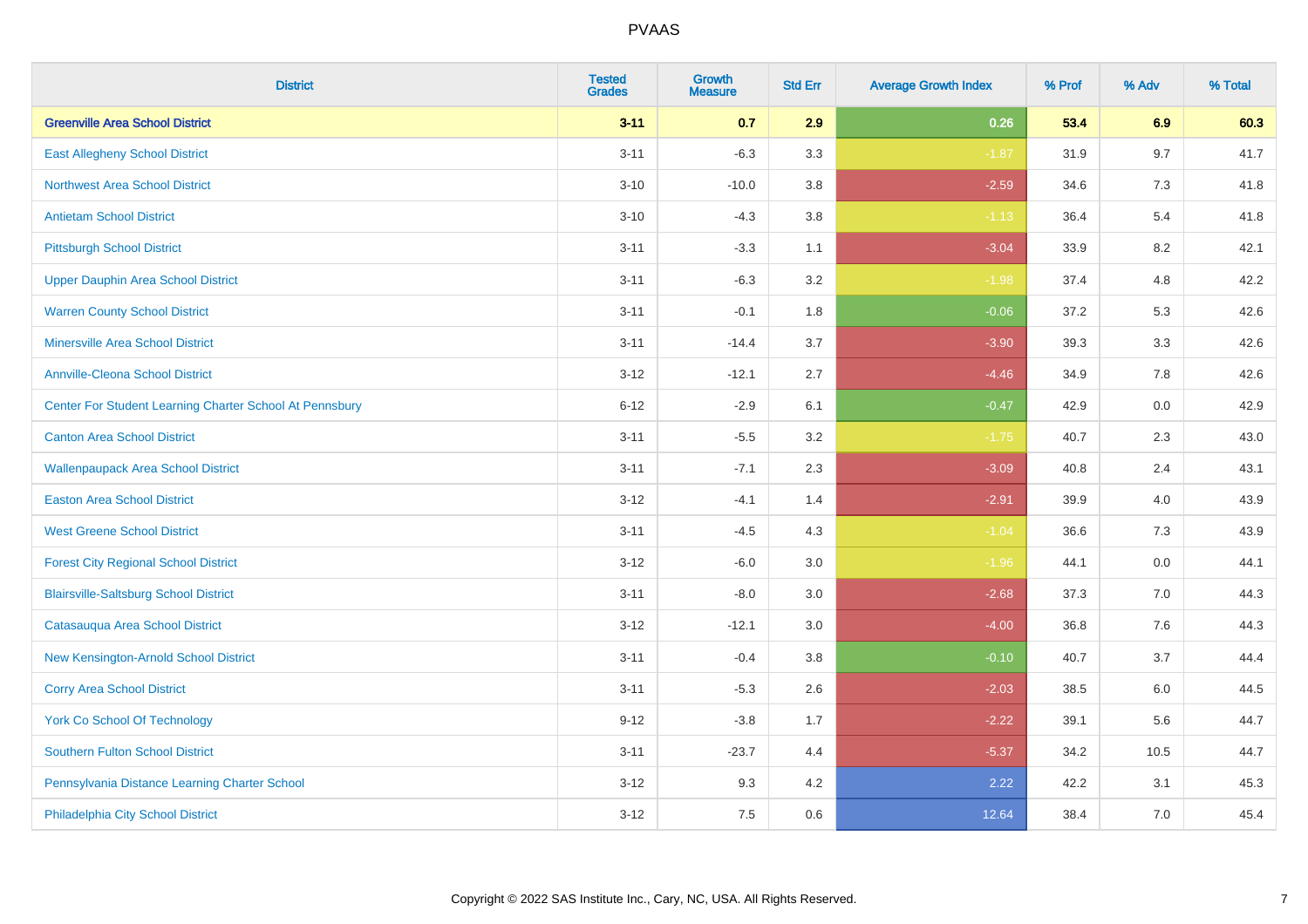| <b>District</b>                          | <b>Tested</b><br><b>Grades</b> | <b>Growth</b><br><b>Measure</b> | <b>Std Err</b> | <b>Average Growth Index</b> | % Prof | % Adv | % Total |
|------------------------------------------|--------------------------------|---------------------------------|----------------|-----------------------------|--------|-------|---------|
| <b>Greenville Area School District</b>   | $3 - 11$                       | 0.7                             | 2.9            | 0.26                        | 53.4   | 6.9   | 60.3    |
| <b>Northwestern School District</b>      | $3 - 11$                       | $-24.9$                         | 3.5            | $-7.13$                     | 42.6   | 2.9   | 45.6    |
| <b>Galeton Area School District</b>      | $3 - 11$                       | 2.2                             | 5.3            | 0.42                        | 41.3   | 4.4   | 45.6    |
| <b>Monessen City School District</b>     | $3 - 10$                       | 8.3                             | 4.5            | 1.85                        | 42.9   | 2.9   | 45.7    |
| <b>Muncy School District</b>             | $3 - 11$                       | $-8.1$                          | 3.7            | $-2.21$                     | 42.0   | 3.8   | 45.8    |
| <b>Conneaut School District</b>          | $3 - 12$                       | $-7.5$                          | 2.6            | $-2.91$                     | 38.4   | 7.4   | 45.8    |
| <b>Towanda Area School District</b>      | $3 - 11$                       | 4.0                             | 2.8            | 1.44                        | 39.4   | 6.6   | 46.0    |
| <b>Union City Area School District</b>   | $3-12$                         | $-10.2$                         | 3.6            | $-2.87$                     | 42.9   | 3.2   | 46.0    |
| <b>Collegium Charter School</b>          | $3 - 10$                       | 5.9                             | 2.5            | 2.33                        | 38.1   | 7.9   | 46.0    |
| <b>Solanco School District</b>           | $3 - 11$                       | $-11.0$                         | 2.0            | $-5.55$                     | 41.6   | 4.5   | 46.1    |
| <b>Clearfield Area School District</b>   | $3 - 10$                       | $-9.4$                          | 2.6            | $-3.56$                     | 43.0   | 3.1   | 46.1    |
| Mifflinburg Area School District         | $3 - 11$                       | $-15.8$                         | 2.5            | $-6.30$                     | 42.4   | 4.0   | 46.4    |
| <b>Tamaqua Area School District</b>      | $3 - 12$                       | $-8.2$                          | 2.5            | $-3.24$                     | 44.5   | 1.9   | 46.4    |
| <b>Curwensville Area School District</b> | $3 - 11$                       | $-27.9$                         | 4.1            | $-6.72$                     | 42.5   | 4.1   | 46.6    |
| Harmony Area School District             | $3 - 10$                       | 4.5                             | 6.3            | 0.72                        | 33.3   | 13.3  | 46.7    |
| <b>Fannett-Metal School District</b>     | $3 - 11$                       | $-3.4$                          | 5.1            | $-0.67$                     | 38.7   | 8.1   | 46.8    |
| <b>North Schuylkill School District</b>  | $3 - 11$                       | $-1.0$                          | 2.4            | $-0.42$                     | 41.8   | 5.1   | 46.8    |
| <b>Reach Cyber Charter School</b>        | $3 - 11$                       | 8.1                             | 4.7            | 1.72                        | 42.4   | 4.6   | 47.0    |
| Huntingdon Area School District          | $3 - 11$                       | $-2.0$                          | 2.7            | $-0.72$                     | 36.8   | 10.3  | 47.0    |
| <b>Bensalem Township School District</b> | $3 - 11$                       | 1.6                             | 1.6            | 0.98                        | 38.8   | 8.3   | 47.1    |
| <b>Mount Carmel Area School District</b> | $3 - 11$                       | $-0.6$                          | 3.1            | $-0.18$                     | 45.3   | 2.1   | 47.4    |
| <b>Big Spring School District</b>        | $3 - 11$                       | $-9.8$                          | 2.4            | $-4.00$                     | 38.6   | 8.9   | 47.5    |
| <b>Berwick Area School District</b>      | $3 - 11$                       | $-9.3$                          | 2.6            | $-3.59$                     | 42.1   | 5.5   | 47.6    |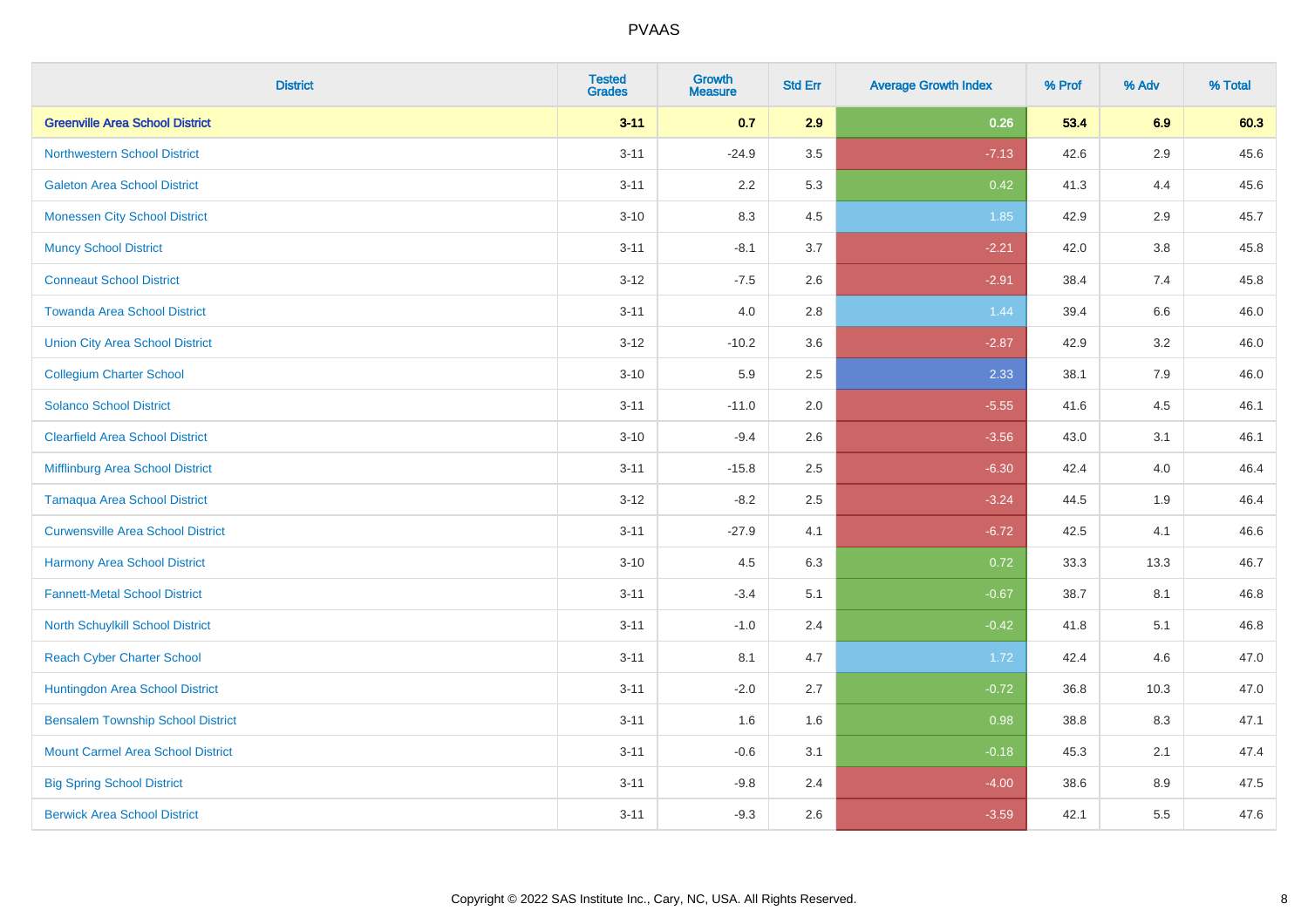| <b>District</b>                         | <b>Tested</b><br><b>Grades</b> | <b>Growth</b><br><b>Measure</b> | <b>Std Err</b> | <b>Average Growth Index</b> | % Prof | % Adv   | % Total |
|-----------------------------------------|--------------------------------|---------------------------------|----------------|-----------------------------|--------|---------|---------|
| <b>Greenville Area School District</b>  | $3 - 11$                       | 0.7                             | 2.9            | 0.26                        | 53.4   | 6.9     | 60.3    |
| <b>Pittston Area School District</b>    | $3 - 11$                       | $-10.1$                         | 5.6            | $-1.80$                     | 38.1   | $9.5\,$ | 47.6    |
| <b>Blue Ridge School District</b>       | $3 - 11$                       | $-0.5$                          | 3.6            | $-0.12$                     | 44.6   | 3.1     | 47.7    |
| Juniata Valley School District          | $3 - 11$                       | $-3.9$                          | 3.5            | $-1.10$                     | 44.4   | 3.5     | 47.8    |
| <b>Freedom Area School District</b>     | $3 - 11$                       | $-7.1$                          | 3.0            | $-2.37$                     | 43.8   | 4.2     | 47.9    |
| Jefferson-Morgan School District        | $3 - 10$                       | $-9.9$                          | 4.2            | $-2.35$                     | 43.8   | 4.2     | 47.9    |
| <b>Titusville Area School District</b>  | $3 - 11$                       | $-13.2$                         | 2.6            | $-4.99$                     | 43.2   | 4.8     | 48.0    |
| <b>Highlands School District</b>        | $3 - 11$                       | $-7.4$                          | 2.7            | $-2.76$                     | 44.4   | 3.7     | 48.2    |
| <b>Purchase Line School District</b>    | $3-12$                         | 1.7                             | 3.5            | 0.47                        | 43.1   | 5.4     | 48.5    |
| <b>Moshannon Valley School District</b> | $3 - 10$                       | $-7.0$                          | 3.4            | $-2.01$                     | 48.5   | 0.0     | 48.5    |
| <b>Hanover Area School District</b>     | $3 - 11$                       | 2.2                             | 4.6            | 0.48                        | 42.9   | 5.7     | 48.6    |
| <b>Benton Area School District</b>      | $3 - 10$                       | $-9.7$                          | 4.5            | $-2.18$                     | 43.2   | 5.4     | 48.6    |
| <b>City CHS</b>                         | $10 - 11$                      | 13.6                            | 2.7            | 5.12                        | 45.8   | $3.0\,$ | 48.8    |
| <b>Pequea Valley School District</b>    | $3 - 11$                       | $-5.8$                          | 3.2            | $-1.80$                     | 39.8   | 9.1     | 48.9    |
| <b>Troy Area School District</b>        | $3 - 10$                       | $-4.3$                          | 3.4            | $-1.26$                     | 43.2   | 5.7     | 48.9    |
| <b>Warrior Run School District</b>      | $3 - 11$                       | 4.6                             | $3.0\,$        | 1.51                        | 40.9   | 8.1     | 49.0    |
| <b>Bangor Area School District</b>      | $3 - 12$                       | $-0.9$                          | 2.0            | $-0.43$                     | 44.3   | 4.7     | 49.0    |
| <b>West Branch Area School District</b> | $3 - 11$                       | 0.2                             | 3.8            | 0.05                        | 47.2   | 1.9     | 49.1    |
| <b>Scranton School District</b>         | $3 - 12$                       | $-2.9$                          | 2.4            | $-1.22$                     | 45.6   | 3.6     | 49.1    |
| <b>Oxford Area School District</b>      | $3 - 11$                       | $-4.3$                          | 1.9            | $-2.26$                     | 41.3   | 8.0     | 49.3    |
| <b>Keystone Central School District</b> | $3 - 11$                       | $-5.1$                          | 2.0            | $-2.46$                     | 44.7   | 4.6     | 49.4    |
| <b>Kane Area School District</b>        | $3 - 10$                       | $-3.7$                          | 3.2            | $-1.17$                     | 39.5   | 9.9     | 49.4    |
| <b>Agora Cyber Charter School</b>       | $3 - 11$                       | 5.8                             | 2.6            | 2.28                        | 42.8   | 6.6     | 49.4    |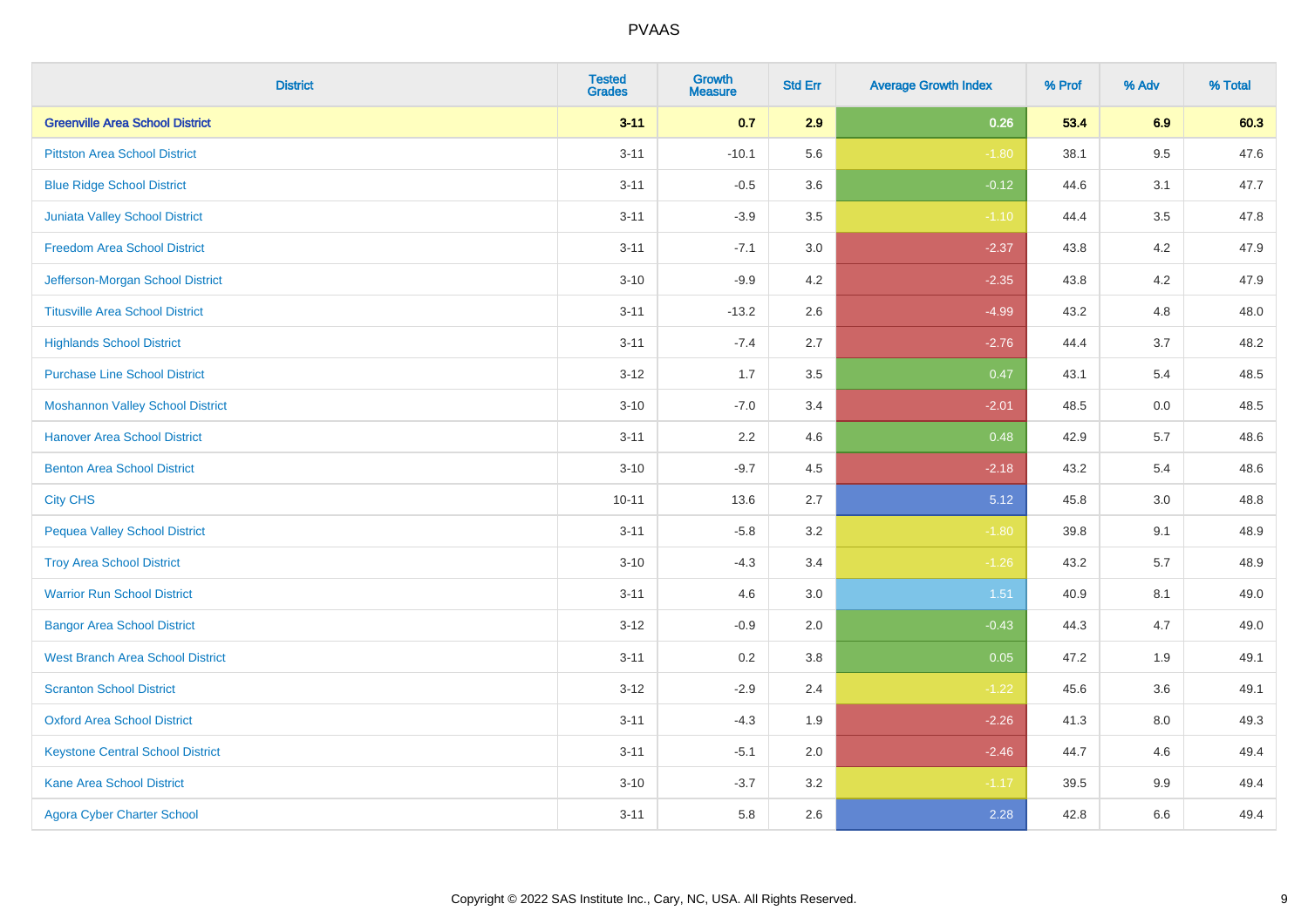| <b>District</b>                               | <b>Tested</b><br><b>Grades</b> | <b>Growth</b><br><b>Measure</b> | <b>Std Err</b> | <b>Average Growth Index</b> | % Prof | % Adv   | % Total  |
|-----------------------------------------------|--------------------------------|---------------------------------|----------------|-----------------------------|--------|---------|----------|
| <b>Greenville Area School District</b>        | $3 - 11$                       | 0.7                             | 2.9            | 0.26                        | 53.4   | 6.9     | 60.3     |
| <b>Ringgold School District</b>               | $3 - 11$                       | $-14.7$                         | 2.4            | $-6.04$                     | 41.5   | 7.9     | 49.4     |
| <b>Elk Lake School District</b>               | $3 - 11$                       | $-4.0$                          | 3.3            | $-1.23$                     | 46.2   | 3.3     | 49.4     |
| <b>Westmont Hilltop School District</b>       | $3 - 11$                       | $-4.0$                          | 2.8            | $-1.40$                     | 36.3   | 13.3    | 49.6     |
| <b>Governor Mifflin School District</b>       | $3 - 11$                       | 4.1                             | 1.8            | 2.33                        | 42.5   | $7.2\,$ | 49.7     |
| <b>New Foundations Charter School</b>         | $3 - 11$                       | 5.4                             | 2.2            | 2.41                        | 47.2   | 2.5     | 49.8     |
| Penn-Delco School District                    | $3 - 11$                       | $-6.8$                          | 1.9            | $-3.51$                     | 46.6   | 3.2     | 49.8     |
| <b>West Mifflin Area School District</b>      | $3 - 12$                       | $-12.3$                         | 2.9            | $-4.22$                     | 39.7   | 10.3    | 50.0     |
| <b>Pine Grove Area School District</b>        | $3 - 11$                       | $-7.7$                          | 2.9            | $-2.66$                     | 42.3   | 7.7     | 50.0     |
| South Williamsport Area School District       | $3 - 10$                       | $-5.7$                          | 2.5            | $-2.30$                     | 45.5   | $4.5\,$ | 50.0     |
| Portage Area School District                  | $3 - 10$                       | $-8.1$                          | 3.6            | $-2.26$                     | 40.6   | 9.4     | 50.0     |
| Meyersdale Area School District               | $3 - 11$                       | 4.2                             | 4.0            | 1.07                        | 43.1   | 6.9     | 50.0     |
| Mastery Charter School - Hardy Williams       | $3 - 11$                       | 11.4                            | 3.4            | 3.33                        | 44.3   | 5.7     | 50.0     |
| Oil City Area School District                 | $3 - 11$                       | $-2.9$                          | 2.6            | $-1.08$                     | 44.4   | 5.8     | 50.2     |
| <b>Pottsville Area School District</b>        | $3 - 12$                       | 4.4                             | 2.3            | 1.94                        | 44.8   | 5.4     | $50.2\,$ |
| <b>Wattsburg Area School District</b>         | $3 - 11$                       | 6.5                             | 2.7            | 2.43                        | 42.7   | 7.6     | 50.3     |
| <b>Greater Nanticoke Area School District</b> | $3 - 12$                       | 11.2                            | 2.8            | 4.01                        | 38.0   | 12.4    | 50.4     |
| Pocono Mountain School District               | $3 - 12$                       | 6.8                             | 1.5            | 4.62                        | 45.8   | 5.0     | 50.7     |
| <b>Claysburg-Kimmel School District</b>       | $3 - 11$                       | $-5.7$                          | $4.0$          | $-1.42$                     | 42.9   | 8.2     | 51.0     |
| <b>Crawford Central School District</b>       | $3 - 11$                       | $-4.7$                          | 2.2            | $-2.15$                     | 40.6   | 10.5    | 51.1     |
| <b>Chichester School District</b>             | $3 - 11$                       | $-2.7$                          | 2.3            | $-1.17$                     | 44.6   | 6.6     | 51.2     |
| Pennsylvania Cyber Charter School             | $3 - 11$                       | 11.6                            | 1.5            | 7.54                        | 46.3   | 5.0     | 51.3     |
| <b>Chambersburg Area School District</b>      | $3 - 11$                       | $-9.5$                          | 1.3            | $-7.20$                     | 42.7   | 8.6     | 51.4     |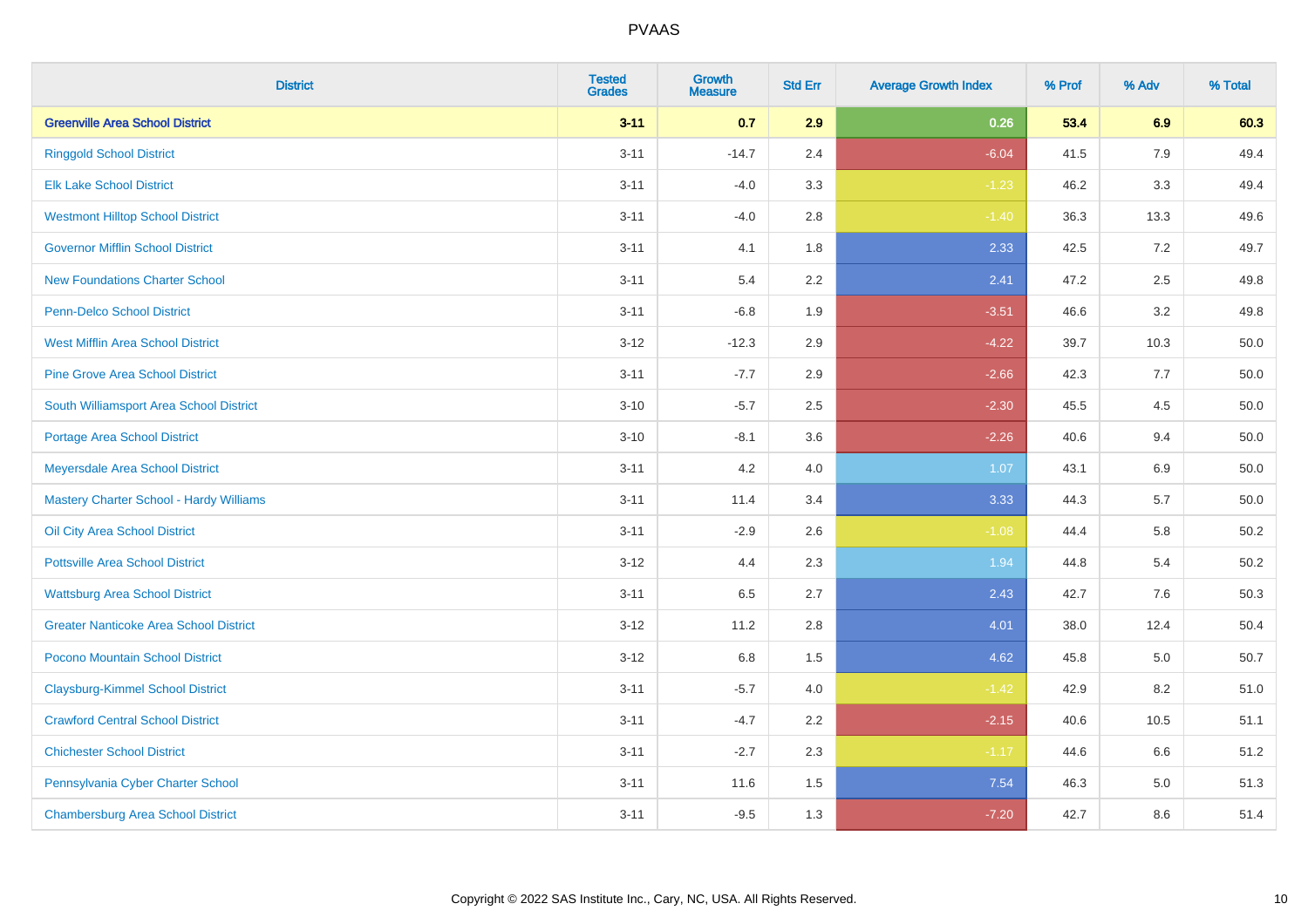| <b>District</b>                               | <b>Tested</b><br><b>Grades</b> | <b>Growth</b><br><b>Measure</b> | <b>Std Err</b> | <b>Average Growth Index</b> | % Prof | % Adv   | % Total |
|-----------------------------------------------|--------------------------------|---------------------------------|----------------|-----------------------------|--------|---------|---------|
| <b>Greenville Area School District</b>        | $3 - 11$                       | 0.7                             | 2.9            | 0.26                        | 53.4   | 6.9     | 60.3    |
| Lehigh Valley Academy Regional Charter School | $3 - 11$                       | 0.7                             | 2.3            | 0.32                        | 46.3   | $5.0\,$ | 51.4    |
| <b>Burgettstown Area School District</b>      | $3 - 11$                       | $-2.1$                          | 3.4            | $-0.62$                     | 50.0   | 1.4     | 51.4    |
| <b>Interboro School District</b>              | $3 - 12$                       | $-7.3$                          | 2.1            | $-3.43$                     | 46.6   | 4.8     | 51.4    |
| <b>Carlynton School District</b>              | $3 - 11$                       | 7.3                             | 3.3            | 2.22                        | 41.0   | 10.5    | 51.6    |
| <b>Middletown Area School District</b>        | $3 - 11$                       | $-5.3$                          | 2.6            | $-2.05$                     | 46.4   | 5.3     | 51.7    |
| <b>Upper Darby School District</b>            | $3 - 12$                       | 6.9                             | 1.5            | 4.62                        | 45.0   | 6.7     | 51.7    |
| <b>Hamburg Area School District</b>           | $3 - 11$                       | 8.9                             | 2.5            | 3.63                        | 43.5   | 8.2     | 51.7    |
| <b>Forbes Road School District</b>            | $3 - 11$                       | $2.8\,$                         | 5.1            | 0.56                        | 41.4   | 10.3    | 51.7    |
| <b>Butler Area School District</b>            | $3 - 11$                       | $-6.5$                          | 1.5            | $-4.26$                     | 42.5   | 9.4     | 51.9    |
| <b>Riverside School District</b>              | $3 - 11$                       | $-3.2$                          | 3.0            | $-1.09$                     | 43.0   | 9.0     | 52.0    |
| Schuylkill Haven Area School District         | $3 - 11$                       | $-15.3$                         | 3.1            | $-4.87$                     | 49.7   | 2.4     | 52.1    |
| <b>Panther Valley School District</b>         | $3 - 12$                       | $-0.6$                          | 3.3            | $-0.19$                     | 47.9   | 4.3     | 52.1    |
| Montrose Area School District                 | $3 - 10$                       | $-5.5$                          | 3.0            | $-1.82$                     | 46.7   | 5.4     | 52.2    |
| <b>Stroudsburg Area School District</b>       | $3 - 11$                       | $5.5\,$                         | 1.9            | 2.88                        | 48.1   | 4.2     | 52.3    |
| <b>Lakeland School District</b>               | $3 - 11$                       | 1.1                             | 2.8            | 0.38                        | 48.6   | 3.7     | 52.3    |
| <b>Milton Area School District</b>            | $3 - 11$                       | $-8.7$                          | 2.5            | $-3.52$                     | 45.4   | 6.9     | 52.3    |
| <b>Chestnut Ridge School District</b>         | $3 - 12$                       | $-3.4$                          | 2.9            | $-1.17$                     | 46.6   | 5.8     | 52.4    |
| <b>Greensburg Salem School District</b>       | $3 - 11$                       | $-4.4$                          | 2.4            | $-1.88$                     | 47.6   | 4.9     | 52.4    |
| <b>Wyoming Valley West School District</b>    | $3 - 11$                       | $-2.2$                          | 2.4            | $-0.91$                     | 49.4   | 3.0     | 52.4    |
| <b>California Area School District</b>        | $3 - 10$                       | $-7.3$                          | 3.6            | $-2.02$                     | 42.6   | 9.8     | 52.5    |
| <b>East Lycoming School District</b>          | $3 - 11$                       | $-6.0$                          | 2.7            | $-2.24$                     | 48.3   | 4.2     | 52.5    |
| <b>Northern Cambria School District</b>       | $3 - 11$                       | 10.0                            | 3.3            | 3.04                        | 47.4   | 5.1     | 52.6    |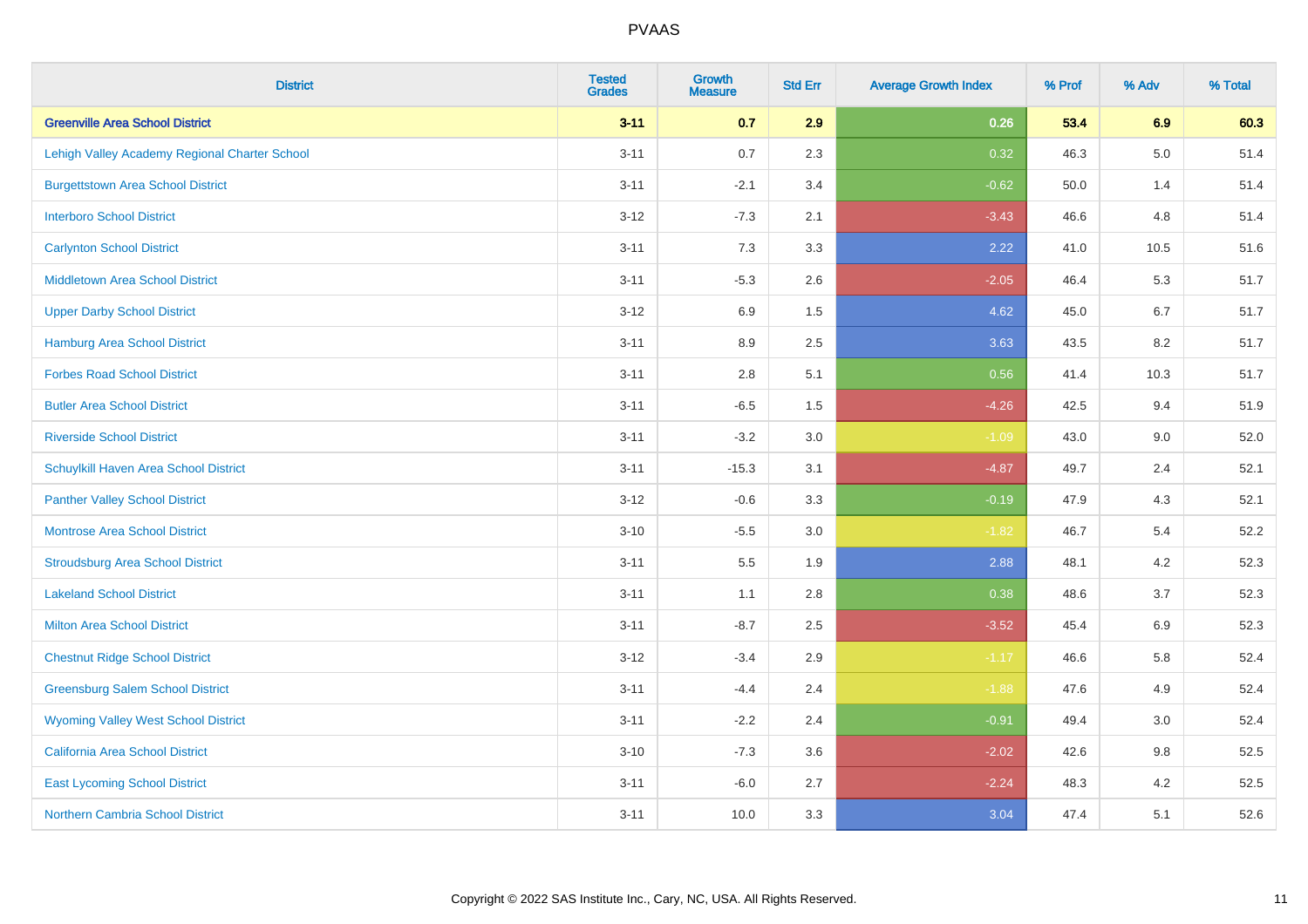| <b>District</b>                            | <b>Tested</b><br><b>Grades</b> | <b>Growth</b><br><b>Measure</b> | <b>Std Err</b> | <b>Average Growth Index</b> | % Prof | % Adv   | % Total |
|--------------------------------------------|--------------------------------|---------------------------------|----------------|-----------------------------|--------|---------|---------|
| <b>Greenville Area School District</b>     | $3 - 11$                       | 0.7                             | 2.9            | 0.26                        | 53.4   | 6.9     | 60.3    |
| <b>Mount Pleasant Area School District</b> | $3 - 11$                       | $-5.0$                          | 2.6            | $-1.93$                     | 52.6   | 0.0     | 52.6    |
| <b>Franklin Area School District</b>       | $3 - 11$                       | 6.6                             | 2.8            | 2.34                        | 48.2   | 4.5     | 52.7    |
| Hatboro-Horsham School District            | $3 - 11$                       | $-12.8$                         | 1.7            | $-7.47$                     | 45.6   | $7.2\,$ | 52.8    |
| <b>Salisbury Township School District</b>  | $3 - 11$                       | 6.3                             | 3.6            | 1.77                        | 46.2   | 6.6     | 52.8    |
| <b>Grove City Area School District</b>     | $3-12$                         | 5.1                             | 2.4            | 2.09                        | 36.4   | 16.5    | 52.8    |
| <b>Hazleton Area School District</b>       | $3 - 11$                       | 9.6                             | 1.4            | 6.77                        | 45.0   | 7.8     | 52.9    |
| <b>Mid Valley School District</b>          | $3 - 10$                       | $-1.7$                          | 3.0            | $-0.55$                     | 45.1   | 7.8     | 52.9    |
| <b>Tuscarora School District</b>           | $3 - 11$                       | $-0.6$                          | 2.3            | $-0.27$                     | 45.1   | 8.1     | 53.2    |
| <b>Connellsville Area School District</b>  | $3 - 11$                       | 6.1                             | 2.0            | 3.05                        | 45.4   | 7.8     | 53.2    |
| <b>Exeter Township School District</b>     | $3 - 11$                       | $-10.4$                         | 1.9            | $-5.44$                     | 50.6   | 2.7     | 53.3    |
| Philadelphia Academy Charter School        | $3 - 11$                       | $-8.9$                          | 2.9            | $-3.04$                     | 50.5   | 2.9     | 53.4    |
| <b>Sharon City School District</b>         | $3 - 11$                       | 4.9                             | 2.6            | 1.87                        | 48.2   | 5.3     | 53.4    |
| <b>MaST Community Charter School</b>       | $3 - 10$                       | $-4.1$                          | 2.7            | $-1.52$                     | 44.0   | 9.5     | 53.4    |
| East Stroudsburg Area School District      | $3 - 11$                       | 0.1                             | 1.6            | 0.05                        | 45.8   | 7.8     | 53.6    |
| <b>Conemaugh Valley School District</b>    | $3 - 12$                       | $-3.2$                          | 4.1            | $-0.78$                     | 48.2   | 5.6     | 53.7    |
| <b>North Star School District</b>          | $3 - 11$                       | $-8.7$                          | 3.5            | $-2.51$                     | 47.8   | $6.0\,$ | 53.7    |
| <b>Mifflin County School District</b>      | $3 - 11$                       | 9.1                             | 1.7            | 5.49                        | 47.1   | 6.7     | 53.8    |
| <b>Ridley School District</b>              | $3-12$                         | 10.0                            | 1.6            | 6.10                        | 45.6   | 8.2     | 53.8    |
| <b>Pottsgrove School District</b>          | $3 - 11$                       | 2.8                             | 2.0            | 1.35                        | 44.0   | 10.0    | 53.9    |
| <b>Bradford Area School District</b>       | $3 - 12$                       | $-9.3$                          | 2.4            | $-3.87$                     | 45.8   | 8.3     | 54.2    |
| <b>Conrad Weiser Area School District</b>  | $3 - 11$                       | 3.6                             | 2.2            | 1.63                        | 52.1   | 2.1     | 54.2    |
| Jeannette City School District             | $3 - 11$                       | $-4.3$                          | $3.8\,$        | $-1.13$                     | 46.7   | 7.5     | 54.2    |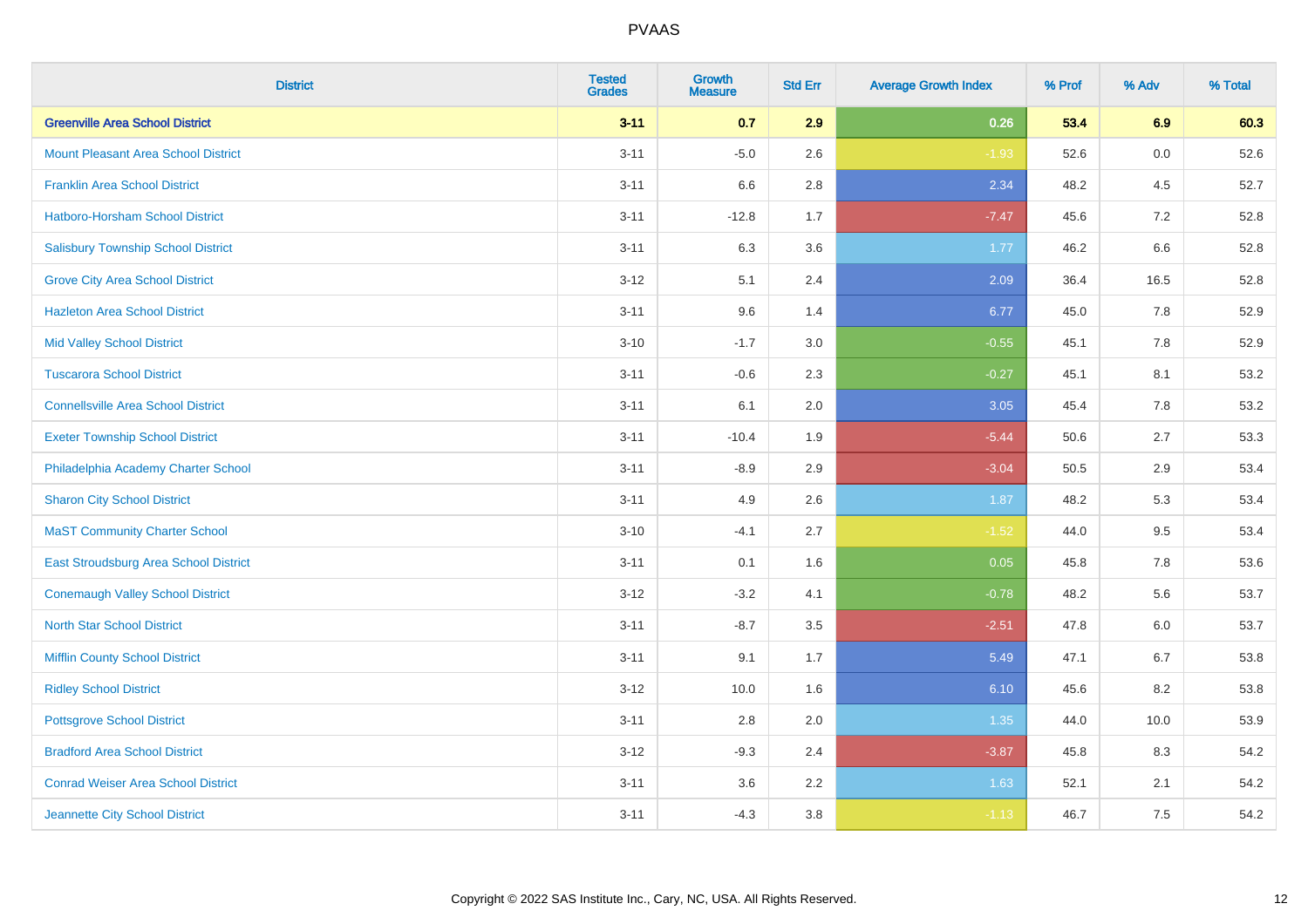| <b>District</b>                              | <b>Tested</b><br><b>Grades</b> | Growth<br><b>Measure</b> | <b>Std Err</b> | <b>Average Growth Index</b> | % Prof | % Adv | % Total |
|----------------------------------------------|--------------------------------|--------------------------|----------------|-----------------------------|--------|-------|---------|
| <b>Greenville Area School District</b>       | $3 - 11$                       | 0.7                      | 2.9            | 0.26                        | 53.4   | 6.9   | 60.3    |
| Southern Tioga School District               | $3 - 11$                       | $-11.5$                  | 2.7            | $-4.25$                     | 47.8   | 6.4   | 54.3    |
| <b>Penncrest School District</b>             | $3 - 11$                       | 5.7                      | 2.2            | 2.57                        | 47.2   | 7.1   | 54.3    |
| <b>Athens Area School District</b>           | $3 - 11$                       | 1.6                      | 2.5            | 0.64                        | 46.9   | 7.6   | 54.5    |
| <b>Laurel Highlands School District</b>      | $3 - 11$                       | 4.3                      | 2.4            | 1.81                        | 44.9   | 9.6   | 54.5    |
| <b>Tunkhannock Area School District</b>      | $3 - 11$                       | 2.3                      | 2.2            | 1.01                        | 44.9   | 9.6   | 54.6    |
| <b>Yough School District</b>                 | $3 - 10$                       | $-6.6$                   | 2.7            | $-2.43$                     | 50.8   | 4.0   | 54.8    |
| Insight PA Cyber Charter School              | $3 - 11$                       | 0.7                      | 5.7            | 0.12                        | 50.0   | 4.8   | 54.8    |
| <b>Forest Hills School District</b>          | $3 - 11$                       | $-7.3$                   | 2.7            | $-2.74$                     | 41.1   | 13.7  | 54.8    |
| <b>Pennridge School District</b>             | $3 - 10$                       | $-16.8$                  | 1.4            | $-11.59$                    | 46.8   | 8.0   | 54.9    |
| <b>Blue Mountain School District</b>         | $3 - 10$                       | $-5.8$                   | 2.3            | $-2.56$                     | 46.6   | 8.5   | 55.1    |
| <b>York Academy Regional Charter School</b>  | $3 - 11$                       | 9.0                      | 5.0            | 1.79                        | 55.2   | 0.0   | 55.2    |
| Northern Tioga School District               | $3 - 12$                       | $-7.5$                   | 2.8            | $-2.64$                     | 54.0   | $1.2$ | 55.2    |
| <b>Glendale School District</b>              | $3 - 10$                       | $-0.9$                   | 3.7            | $-0.24$                     | 50.0   | 5.4   | 55.4    |
| <b>Cornwall-Lebanon School District</b>      | $3 - 11$                       | 8.3                      | 1.6            | 5.08                        | 47.2   | 8.4   | 55.6    |
| <b>Elizabeth Forward School District</b>     | $3 - 11$                       | $-8.4$                   | 2.4            | $-3.41$                     | 51.7   | 4.0   | 55.7    |
| <b>Altoona Area School District</b>          | $3 - 12$                       | 3.3                      | 1.6            | 1.99                        | 47.7   | 8.2   | 55.9    |
| <b>Iroquois School District</b>              | $3 - 11$                       | 13.1                     | 3.0            | 4.35                        | 48.2   | 7.8   | 56.0    |
| <b>Oley Valley School District</b>           | $3 - 11$                       | $-0.4$                   | 2.8            | $-0.15$                     | 43.1   | 12.9  | 56.0    |
| <b>Cheltenham School District</b>            | $3 - 11$                       | $-1.4$                   | 2.1            | $-0.67$                     | 46.1   | 10.0  | 56.1    |
| Jersey Shore Area School District            | $3 - 11$                       | 0.5                      | 2.6            | 0.21                        | 47.1   | 9.2   | 56.2    |
| <b>Tidioute Community Charter School</b>     | $3 - 11$                       | 5.7                      | 5.1            | 1.11                        | 34.4   | 21.9  | 56.2    |
| <b>Susquehanna Community School District</b> | $3 - 11$                       | $-2.8$                   | 4.2            | $-0.66$                     | 49.4   | 6.9   | 56.3    |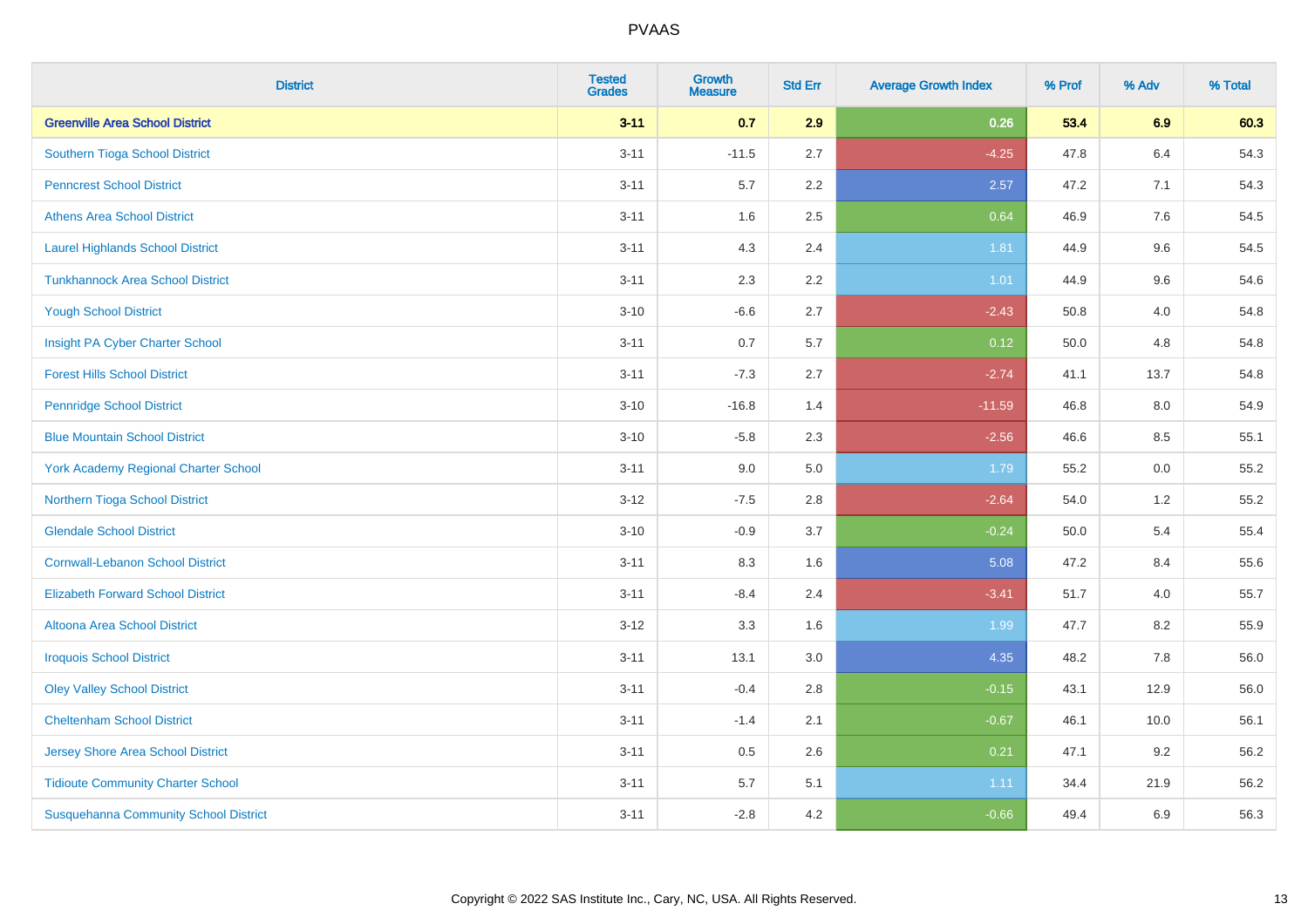| <b>District</b>                                    | <b>Tested</b><br><b>Grades</b> | <b>Growth</b><br><b>Measure</b> | <b>Std Err</b> | <b>Average Growth Index</b> | % Prof | % Adv   | % Total |
|----------------------------------------------------|--------------------------------|---------------------------------|----------------|-----------------------------|--------|---------|---------|
| <b>Greenville Area School District</b>             | $3 - 11$                       | 0.7                             | 2.9            | 0.26                        | 53.4   | 6.9     | 60.3    |
| <b>Moniteau School District</b>                    | $3 - 11$                       | $-11.8$                         | 3.3            | $-3.56$                     | 50.0   | 6.3     | 56.3    |
| <b>Steel Valley School District</b>                | $3 - 11$                       | 6.5                             | 3.4            | 1.89                        | 50.7   | 5.6     | 56.3    |
| <b>Commonwealth Charter Academy Charter School</b> | $3 - 10$                       | 9.1                             | 1.9            | 4.90                        | 47.2   | 9.1     | 56.3    |
| <b>Loyalsock Township School District</b>          | $3 - 12$                       | 4.2                             | 2.8            | 1.47                        | 54.3   | 2.1     | 56.4    |
| <b>Whitehall-Coplay School District</b>            | $3 - 11$                       | 6.1                             | 1.8            | 3.45                        | 49.3   | 7.4     | 56.6    |
| <b>Bethlehem Area School District</b>              | $3 - 11$                       | 9.3                             | 1.1            | 8.15                        | 44.7   | 12.0    | 56.7    |
| Allegheny-Clarion Valley School District           | $3 - 10$                       | 7.8                             | 4.7            | 1.65                        | 53.3   | 3.3     | 56.7    |
| <b>Lehighton Area School District</b>              | $3 - 11$                       | $-1.6$                          | 2.3            | $-0.70$                     | 51.1   | 5.6     | 56.7    |
| South Side Area School District                    | $3 - 11$                       | $-1.6$                          | 3.3            | $-0.48$                     | 50.0   | 6.8     | 56.8    |
| Millville Area School District                     | $3 - 12$                       | $-0.9$                          | 4.7            | $-0.18$                     | 51.4   | 5.4     | 56.8    |
| <b>Twin Valley School District</b>                 | $3 - 12$                       | $-3.6$                          | 2.1            | $-1.69$                     | 49.6   | 7.1     | 56.8    |
| <b>Waynesboro Area School District</b>             | $3 - 12$                       | $-6.1$                          | 1.9            | $-3.20$                     | 50.0   | 6.8     | 56.8    |
| <b>Williamsport Area School District</b>           | $3 - 11$                       | 1.9                             | 1.8            | 1.04                        | 44.1   | 12.8    | 56.9    |
| <b>Brockway Area School District</b>               | $3 - 11$                       | 0.6                             | 3.6            | 0.16                        | 49.2   | 7.7     | 56.9    |
| <b>Cambria Heights School District</b>             | $3 - 10$                       | $-4.1$                          | 3.1            | $-1.32$                     | 51.0   | $6.0\,$ | 57.0    |
| <b>Central Greene School District</b>              | $3 - 11$                       | $-1.6$                          | 2.8            | $-0.55$                     | 54.2   | 2.8     | 57.0    |
| <b>Keystone School District</b>                    | $3 - 11$                       | 3.1                             | 3.3            | 0.94                        | 50.6   | 6.5     | 57.1    |
| <b>Wilson Area School District</b>                 | $3 - 11$                       | 6.0                             | 2.6            | 2.30                        | 48.7   | 8.5     | 57.2    |
| <b>Valley Grove School District</b>                | $3 - 10$                       | $-3.7$                          | 3.7            | $-1.01$                     | 51.2   | 6.1     | 57.3    |
| <b>Brandywine Heights Area School District</b>     | $3 - 11$                       | $-4.9$                          | 2.7            | $-1.81$                     | 49.2   | 8.2     | 57.4    |
| <b>Armstrong School District</b>                   | $3 - 11$                       | 2.6                             | 1.7            | 1.53                        | 51.5   | 6.1     | 57.6    |
| <b>Cranberry Area School District</b>              | $3 - 12$                       | 9.2                             | 3.0            | 3.04                        | 47.5   | 10.2    | 57.6    |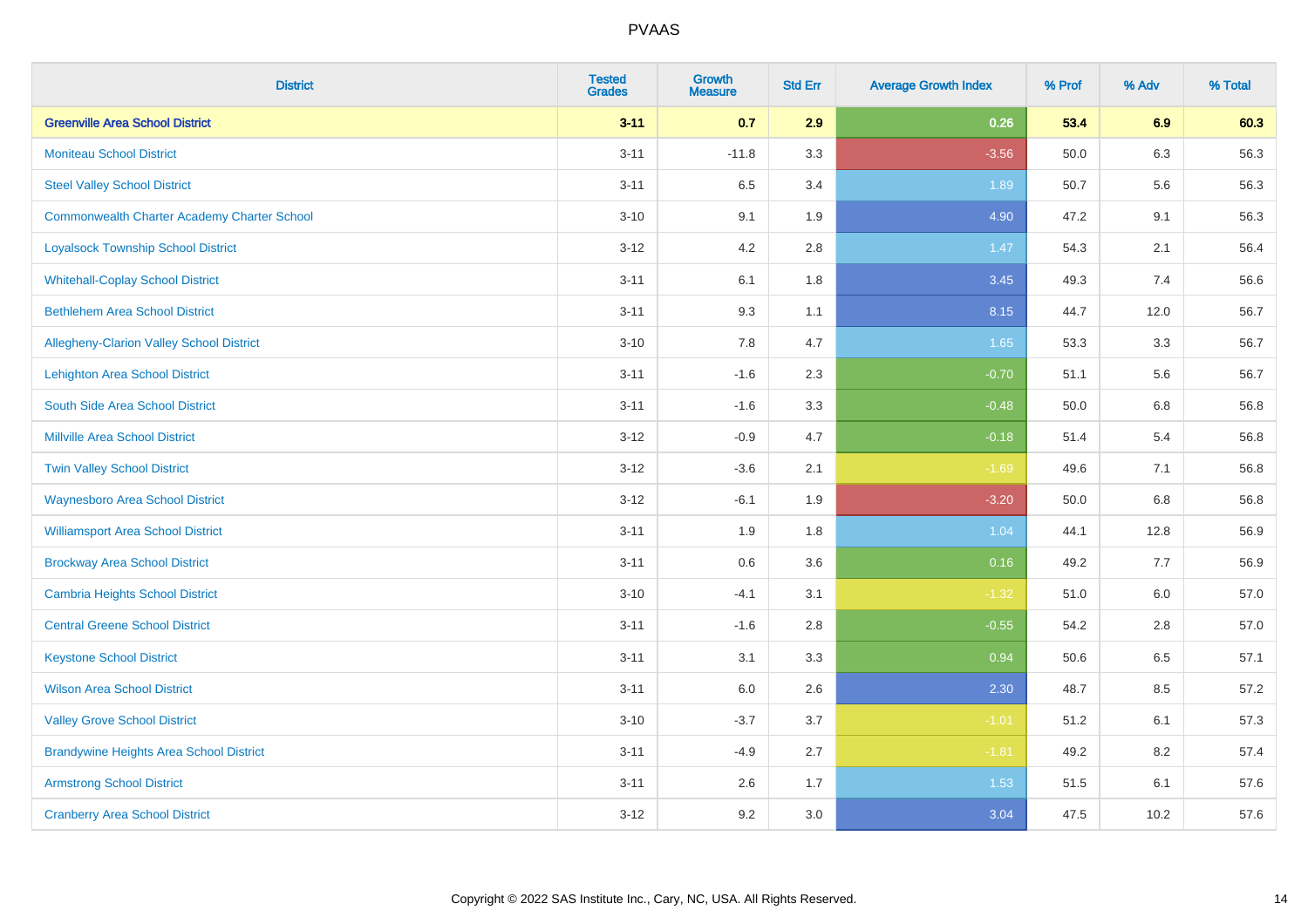| <b>District</b>                                 | <b>Tested</b><br><b>Grades</b> | <b>Growth</b><br><b>Measure</b> | <b>Std Err</b> | <b>Average Growth Index</b> | % Prof | % Adv | % Total |
|-------------------------------------------------|--------------------------------|---------------------------------|----------------|-----------------------------|--------|-------|---------|
| <b>Greenville Area School District</b>          | $3 - 11$                       | 0.7                             | 2.9            | 0.26                        | 53.4   | 6.9   | 60.3    |
| <b>Eastern Lancaster County School District</b> | $3 - 12$                       | 4.5                             | 2.2            | 2.09                        | 46.3   | 11.4  | 57.6    |
| <b>Bald Eagle Area School District</b>          | $3 - 11$                       | $-2.1$                          | 2.7            | $-0.75$                     | 48.4   | 9.4   | 57.7    |
| <b>Susquenita School District</b>               | $3 - 11$                       | $-0.1$                          | 2.8            | $-0.01$                     | 47.7   | 10.1  | 57.8    |
| <b>Brentwood Borough School District</b>        | $3 - 11$                       | $-5.3$                          | 3.0            | $-1.72$                     | 52.0   | 6.1   | 58.2    |
| <b>Dover Area School District</b>               | $3 - 12$                       | 6.0                             | 2.1            | 2.94                        | 52.2   | 6.0   | 58.2    |
| <b>Bellefonte Area School District</b>          | $3 - 11$                       | $-0.4$                          | 2.2            | $-0.17$                     | 47.6   | 10.6  | 58.2    |
| <b>Riverside Beaver County School District</b>  | $3 - 11$                       | $-14.0$                         | 3.0            | $-4.64$                     | 49.4   | 8.8   | 58.2    |
| <b>West York Area School District</b>           | $3 - 12$                       | 3.2                             | 2.3            | 1.38                        | 53.8   | 4.4   | 58.2    |
| <b>Commodore Perry School District</b>          | $3 - 11$                       | 3.2                             | 5.5            | 0.58                        | 58.3   | 0.0   | 58.3    |
| <b>Bedford Area School District</b>             | $3 - 11$                       | 2.5                             | 2.6            | 0.93                        | 48.5   | 10.0  | 58.5    |
| Johnsonburg Area School District                | $3 - 11$                       | $-14.1$                         | 3.9            | $-3.62$                     | 54.0   | 4.6   | 58.6    |
| <b>Shaler Area School District</b>              | $3 - 11$                       | $-0.8$                          | 1.9            | $-0.43$                     | 49.1   | 9.6   | 58.7    |
| <b>Western Wayne School District</b>            | $3 - 11$                       | 5.6                             | 2.9            | 1.93                        | 41.3   | 17.4  | 58.7    |
| <b>Ridgway Area School District</b>             | $3 - 11$                       | $-14.5$                         | 4.1            | $-3.56$                     | 49.0   | 9.8   | 58.8    |
| <b>Centennial School District</b>               | $3 - 10$                       | 7.1                             | 1.7            | 4.29                        | 50.1   | 8.7   | 58.9    |
| Southern Columbia Area School District          | $3 - 11$                       | $-14.6$                         | 3.0            | $-4.92$                     | 55.0   | 4.0   | 59.0    |
| <b>Reynolds School District</b>                 | $3 - 10$                       | 0.5                             | 3.4            | 0.16                        | 52.1   | 7.0   | 59.2    |
| <b>Carbondale Area School District</b>          | $3 - 10$                       | 7.4                             | 3.3            | 2.25                        | 56.6   | 2.6   | 59.2    |
| <b>Gettysburg Area School District</b>          | $3 - 11$                       | $-4.0$                          | 2.1            | $-1.89$                     | 45.3   | 14.0  | 59.3    |
| <b>Millersburg Area School District</b>         | $3 - 11$                       | 6.2                             | 3.8            | 1.63                        | 51.8   | 7.4   | 59.3    |
| <b>Somerset Area School District</b>            | $3 - 11$                       | $-4.4$                          | 2.3            | $-1.93$                     | 44.4   | 14.9  | 59.3    |
| <b>Sayre Area School District</b>               | $3 - 11$                       | 11.2                            | 3.5            | 3.20                        | 52.2   | 7.5   | 59.7    |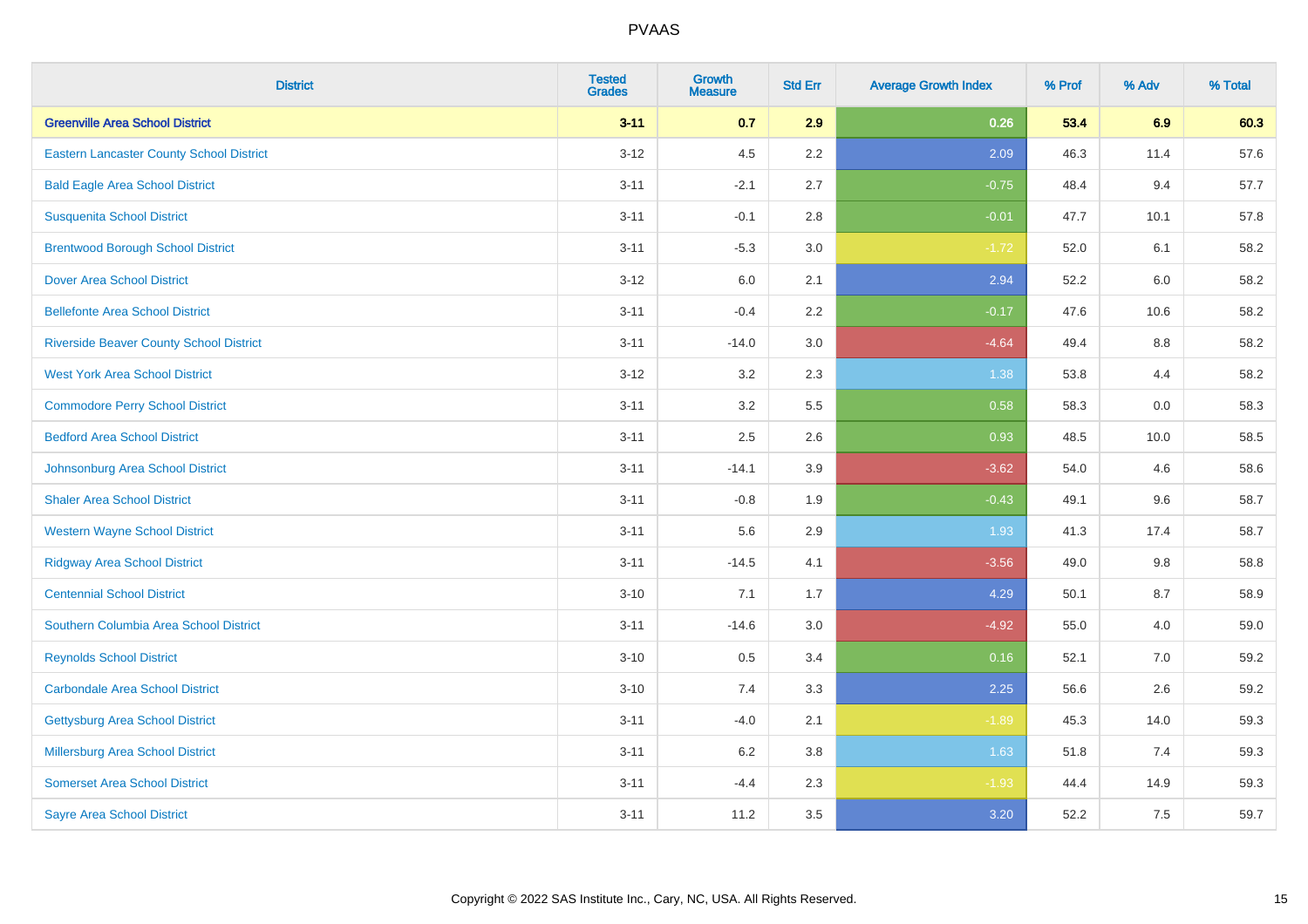| <b>District</b>                          | <b>Tested</b><br><b>Grades</b> | <b>Growth</b><br><b>Measure</b> | <b>Std Err</b> | <b>Average Growth Index</b> | % Prof | % Adv | % Total |
|------------------------------------------|--------------------------------|---------------------------------|----------------|-----------------------------|--------|-------|---------|
| <b>Greenville Area School District</b>   | $3 - 11$                       | 0.7                             | 2.9            | 0.26                        | 53.4   | 6.9   | 60.3    |
| <b>Old Forge School District</b>         | $3 - 12$                       | $-5.9$                          | 3.4            | $-1.73$                     | 52.9   | 7.1   | 60.0    |
| <b>Apollo-Ridge School District</b>      | $3 - 12$                       | $-4.7$                          | 3.7            | $-1.24$                     | 50.0   | 10.0  | 60.0    |
| <b>Central Fulton School District</b>    | $3 - 11$                       | $-0.5$                          | 3.5            | $-0.14$                     | 51.4   | 8.6   | 60.0    |
| <b>Clarion Area School District</b>      | $3 - 11$                       | 10.3                            | 4.1            | 2.51                        | 45.4   | 14.6  | 60.0    |
| <b>Trinity Area School District</b>      | $3 - 11$                       | $-5.4$                          | 2.0            | $-2.71$                     | 48.3   | 11.8  | 60.1    |
| <b>Plum Borough School District</b>      | $3 - 11$                       | $-11.3$                         | 2.2            | $-5.19$                     | 51.1   | 9.0   | 60.1    |
| <b>Wilmington Area School District</b>   | $3 - 11$                       | 7.5                             | $3.0\,$        | 2.48                        | 55.1   | 5.1   | 60.2    |
| Eastern Lebanon County School District   | $3 - 11$                       | 8.6                             | 2.2            | 3.84                        | 48.8   | 11.4  | 60.3    |
| <b>Carlisle Area School District</b>     | $3 - 11$                       | $-5.3$                          | 1.9            | $-2.81$                     | 54.0   | 6.3   | 60.3    |
| <b>Fort Cherry School District</b>       | $3 - 10$                       | $-5.9$                          | $3.8\,$        | $-1.56$                     | 55.2   | 5.2   | 60.3    |
| <b>Greenville Area School District</b>   | $3 - 11$                       | 0.7                             | 2.9            | 0.26                        | 53.4   | 6.9   | 60.3    |
| <b>Mohawk Area School District</b>       | $3 - 11$                       | $-7.5$                          | 3.1            | $-2.45$                     | 49.4   | 11.0  | 60.4    |
| <b>Spring Cove School District</b>       | $3 - 11$                       | 3.4                             | 2.5            | 1.33                        | 47.8   | 12.7  | 60.4    |
| <b>Palisades School District</b>         | $3 - 11$                       | $-8.7$                          | 2.8            | $-3.06$                     | 53.8   | 6.7   | 60.5    |
| <b>Punxsutawney Area School District</b> | $3 - 11$                       | 4.2                             | 2.9            | 1.45                        | 55.0   | 5.5   | 60.6    |
| <b>Octorara Area School District</b>     | $3 - 11$                       | 9.1                             | 2.4            | 3.82                        | 52.1   | 8.5   | 60.6    |
| <b>Central Dauphin School District</b>   | $3 - 11$                       | 4.4                             | 1.3            | 3.32                        | 53.3   | 7.4   | 60.7    |
| <b>Mcguffey School District</b>          | $3 - 11$                       | 2.1                             | 2.6            | 0.81                        | 57.7   | 3.1   | 60.8    |
| <b>Montgomery Area School District</b>   | $3 - 11$                       | 10.7                            | 3.6            | 2.96                        | 48.7   | 12.4  | 61.1    |
| Ambridge Area School District            | $3-12$                         | 9.1                             | 2.6            | 3.46                        | 50.4   | 10.7  | 61.1    |
| <b>Wellsboro Area School District</b>    | $3 - 11$                       | $-12.4$                         | 3.0            | $-4.11$                     | 49.2   | 11.9  | 61.1    |
| <b>Rose Tree Media School District</b>   | $3 - 10$                       | $-25.6$                         | 2.4            | $-10.76$                    | 54.8   | 6.4   | 61.2    |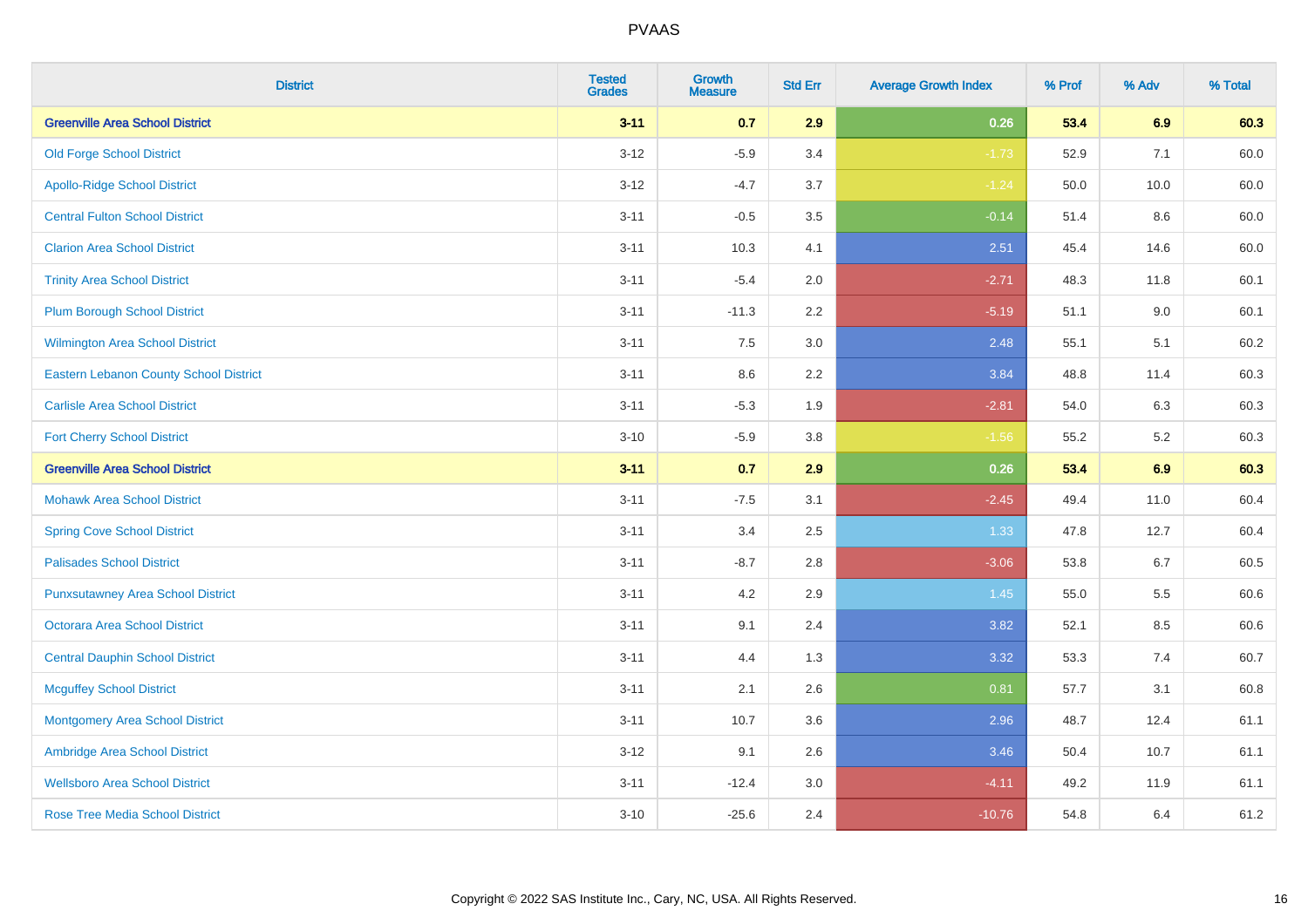| <b>District</b>                                | <b>Tested</b><br><b>Grades</b> | <b>Growth</b><br><b>Measure</b> | <b>Std Err</b> | <b>Average Growth Index</b> | % Prof | % Adv   | % Total |
|------------------------------------------------|--------------------------------|---------------------------------|----------------|-----------------------------|--------|---------|---------|
| <b>Greenville Area School District</b>         | $3 - 11$                       | 0.7                             | 2.9            | 0.26                        | 53.4   | 6.9     | 60.3    |
| <b>Elizabethtown Area School District</b>      | $3 - 12$                       | $-0.9$                          | 1.9            | $-0.47$                     | 50.0   | 11.2    | 61.2    |
| <b>Conewago Valley School District</b>         | $3 - 12$                       | $-0.9$                          | 2.0            | $-0.45$                     | 51.7   | 9.6     | 61.3    |
| South Eastern School District                  | $3 - 11$                       | $0.9\,$                         | 2.4            | 0.39                        | 54.8   | 6.6     | 61.4    |
| <b>Karns City Area School District</b>         | $3 - 11$                       | $-6.0$                          | 2.9            | $-2.03$                     | 53.1   | 8.3     | 61.5    |
| <b>Union Area School District</b>              | $3 - 11$                       | 1.9                             | 4.3            | 0.44                        | 61.5   | 0.0     | 61.5    |
| <b>Newport School District</b>                 | $3 - 12$                       | 1.4                             | 3.5            | 0.41                        | 51.5   | 10.3    | 61.8    |
| <b>Lower Dauphin School District</b>           | $3 - 11$                       | 0.6                             | 1.9            | 0.33                        | 49.2   | 12.6    | 61.8    |
| <b>Fairfield Area School District</b>          | $3 - 11$                       | $-5.6$                          | 3.4            | $-1.66$                     | 57.9   | 4.0     | 61.8    |
| <b>Everett Area School District</b>            | $3 - 11$                       | 5.0                             | 3.4            | 1.47                        | 60.5   | 1.3     | 61.8    |
| <b>Upper Moreland Township School District</b> | $3 - 11$                       | $-5.0$                          | 2.2            | $-2.31$                     | 57.9   | 4.0     | 61.9    |
| <b>Line Mountain School District</b>           | $3 - 11$                       | 4.1                             | 3.2            | 1.27                        | 52.9   | 9.2     | 62.1    |
| <b>Homer-Center School District</b>            | $3 - 11$                       | 9.7                             | 3.6            | 2.70                        | 45.1   | 17.2    | 62.3    |
| <b>Palmerton Area School District</b>          | $3 - 11$                       | $-1.2$                          | 3.0            | $-0.39$                     | 57.4   | 5.0     | 62.4    |
| <b>Hopewell Area School District</b>           | $3 - 11$                       | 2.6                             | 2.7            | 0.97                        | 58.4   | 4.0     | 62.4    |
| <b>Dallas School District</b>                  | $3 - 11$                       | $-2.5$                          | 2.2            | $-1.12$                     | 54.9   | 7.6     | 62.4    |
| <b>Otto-Eldred School District</b>             | $3 - 11$                       | $-0.7$                          | 4.2            | $-0.15$                     | 56.2   | $6.2\,$ | 62.5    |
| Daniel Boone Area School District              | $3 - 12$                       | 5.7                             | 2.0            | 2.88                        | 51.0   | 11.5    | 62.6    |
| Pen Argyl Area School District                 | $3 - 12$                       | 9.2                             | 2.7            | 3.46                        | 50.0   | 12.6    | 62.6    |
| <b>Windber Area School District</b>            | $3 - 11$                       | $-7.2$                          | 3.2            | $-2.24$                     | 55.4   | 7.2     | 62.6    |
| <b>Pleasant Valley School District</b>         | $3 - 11$                       | 3.1                             | 2.0            | 1.57                        | 57.2   | 5.5     | 62.8    |
| <b>Berlin Brothersvalley School District</b>   | $3 - 11$                       | 4.0                             | 4.2            | 0.96                        | 48.8   | 14.0    | 62.8    |
| Northwestern Lehigh School District            | $3 - 11$                       | 2.2                             | 2.3            | 0.93                        | 53.3   | 9.7     | 63.0    |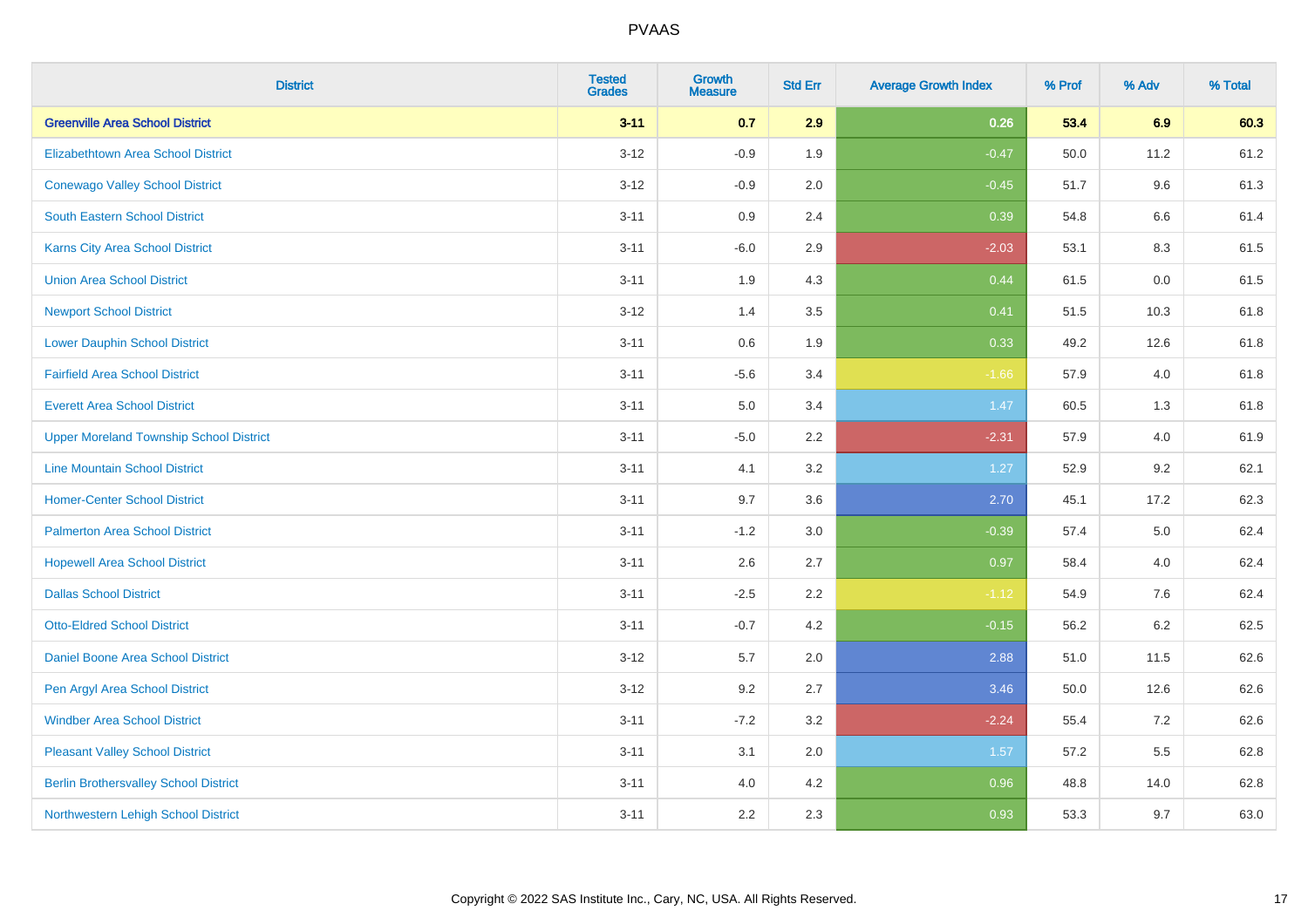| <b>District</b>                               | <b>Tested</b><br><b>Grades</b> | <b>Growth</b><br><b>Measure</b> | <b>Std Err</b> | <b>Average Growth Index</b> | % Prof | % Adv | % Total |
|-----------------------------------------------|--------------------------------|---------------------------------|----------------|-----------------------------|--------|-------|---------|
| <b>Greenville Area School District</b>        | $3 - 11$                       | 0.7                             | 2.9            | 0.26                        | 53.4   | 6.9   | 60.3    |
| <b>Western Beaver County School District</b>  | $3 - 11$                       | $-7.8$                          | 4.2            | $-1.87$                     | 56.5   | 6.5   | 63.0    |
| Northampton Area School District              | $3 - 11$                       | 4.0                             | 1.6            | 2.51                        | 52.3   | 10.8  | 63.1    |
| <b>Charleroi School District</b>              | $3 - 11$                       | $-2.6$                          | 3.0            | $-0.86$                     | 55.7   | 7.4   | 63.1    |
| <b>Chartiers Valley School District</b>       | $3 - 11$                       | $-1.7$                          | 2.0            | $-0.81$                     | 54.7   | 8.4   | 63.1    |
| <b>Lake-Lehman School District</b>            | $3 - 11$                       | 10.8                            | 2.7            | 3.93                        | 55.3   | 7.9   | 63.2    |
| <b>Kennett Consolidated School District</b>   | $3 - 11$                       | 4.8                             | 1.8            | 2.61                        | 52.5   | 10.7  | 63.2    |
| <b>Bermudian Springs School District</b>      | $3 - 11$                       | $-5.5$                          | 2.9            | $-1.94$                     | 56.4   | 6.8   | 63.2    |
| <b>Shippensburg Area School District</b>      | $3 - 11$                       | 9.3                             | 1.9            | 4.84                        | 53.1   | 10.2  | 63.3    |
| <b>Warwick School District</b>                | $3 - 11$                       | 5.2                             | 1.9            | 2.76                        | 46.4   | 17.0  | 63.3    |
| <b>Lakeview School District</b>               | $3 - 11$                       | $-0.9$                          | 3.7            | $-0.24$                     | 60.3   | 3.2   | 63.5    |
| <b>Clarion-Limestone Area School District</b> | $3 - 12$                       | $-2.5$                          | 4.1            | $-0.60$                     | 56.8   | 6.8   | 63.6    |
| Southeastern Greene School District           | $3 - 10$                       | 3.3                             | 4.6            | 0.72                        | 57.6   | 6.1   | 63.6    |
| <b>Bentworth School District</b>              | $3 - 11$                       | 5.7                             | 3.2            | 1.75                        | 44.2   | 19.5  | 63.6    |
| <b>West Shore School District</b>             | $3 - 12$                       | 5.0                             | 1.4            | 3.59                        | 54.2   | 9.4   | 63.6    |
| <b>Avella Area School District</b>            | $3 - 12$                       | $-0.3$                          | 4.7            | $-0.05$                     | 49.3   | 14.5  | 63.8    |
| <b>Upper Adams School District</b>            | $3 - 11$                       | 1.3                             | 2.9            | 0.47                        | 55.2   | 8.6   | 63.8    |
| <b>Coudersport Area School District</b>       | $3 - 11$                       | 7.7                             | 3.7            | 2.06                        | 55.7   | 8.2   | 63.9    |
| <b>Southmoreland School District</b>          | $3 - 11$                       | $-8.3$                          | 3.6            | $-2.32$                     | 56.8   | 7.2   | 64.0    |
| <b>Harbor Creek School District</b>           | $3 - 11$                       | $-7.1$                          | 2.7            | $-2.67$                     | 48.8   | 15.2  | 64.0    |
| <b>Mercer Area School District</b>            | $3 - 11$                       | $-0.2$                          | 3.3            | $-0.06$                     | 56.0   | 8.0   | 64.0    |
| <b>Ephrata Area School District</b>           | $3 - 11$                       | 5.6                             | 1.8            | 3.12                        | 54.7   | 9.5   | 64.2    |
| <b>Chartiers-Houston School District</b>      | $3 - 10$                       | $-8.6$                          | 3.5            | $-2.41$                     | 59.7   | 4.5   | 64.2    |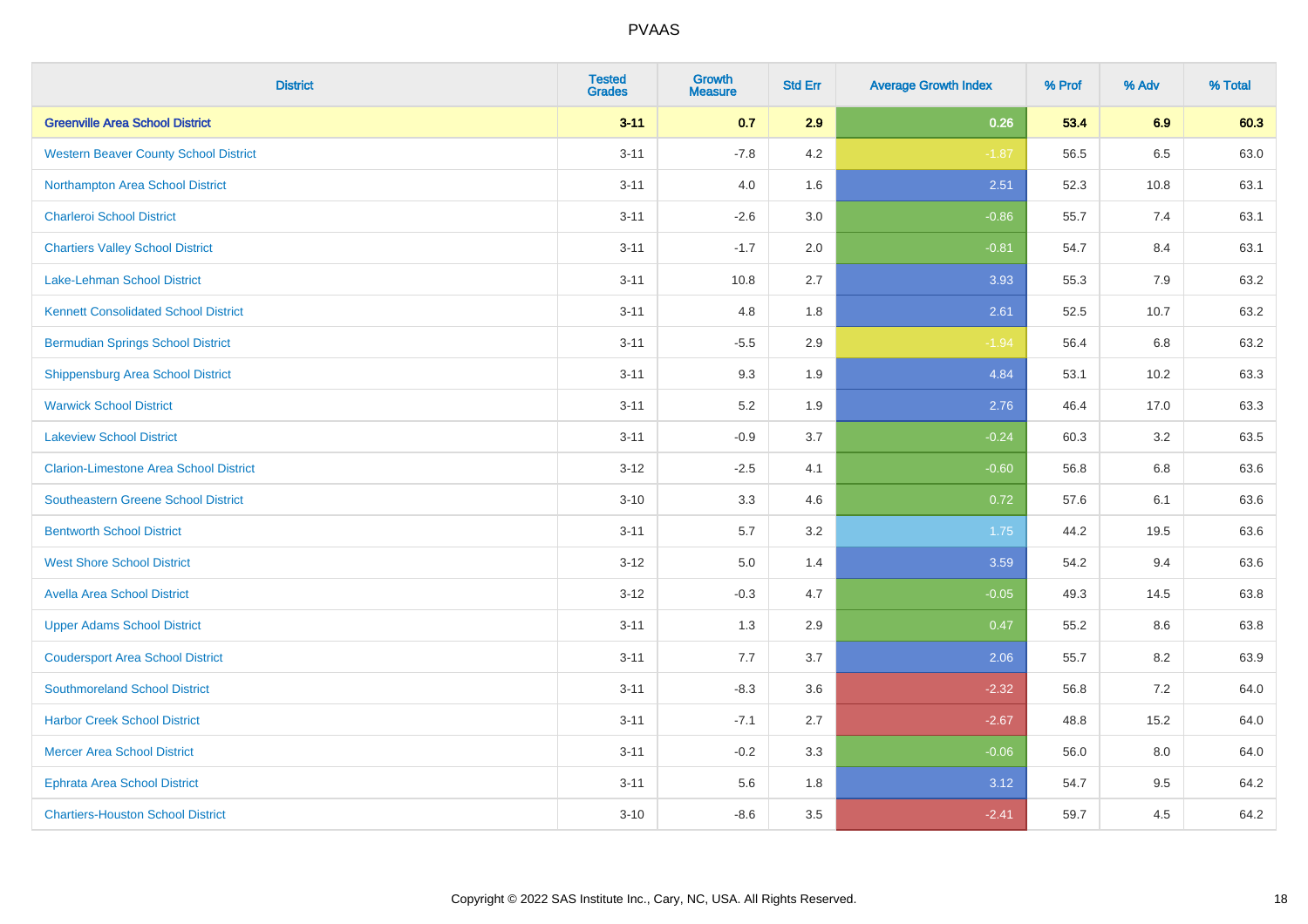| <b>District</b>                             | <b>Tested</b><br><b>Grades</b> | <b>Growth</b><br><b>Measure</b> | <b>Std Err</b> | <b>Average Growth Index</b> | % Prof | % Adv   | % Total |
|---------------------------------------------|--------------------------------|---------------------------------|----------------|-----------------------------|--------|---------|---------|
| <b>Greenville Area School District</b>      | $3 - 11$                       | 0.7                             | 2.9            | 0.26                        | 53.4   | 6.9     | 60.3    |
| <b>Dubois Area School District</b>          | $3 - 11$                       | $-6.2$                          | 2.0            | $-3.07$                     | 50.9   | 13.4    | 64.3    |
| <b>Belmont Charter School</b>               | $3 - 10$                       | 16.0                            | 6.5            | 2.45                        | 64.3   | 0.0     | 64.3    |
| <b>Avonworth School District</b>            | $3 - 10$                       | $-12.6$                         | 3.1            | $-4.01$                     | 59.8   | 4.6     | 64.4    |
| <b>Penn Manor School District</b>           | $3 - 11$                       | $-0.4$                          | 1.6            | $-0.25$                     | 51.9   | 12.6    | 64.5    |
| <b>Albert Gallatin Area School District</b> | $3 - 11$                       | $-0.8$                          | 2.4            | $-0.32$                     | 54.5   | 10.0    | 64.6    |
| Shenango Area School District               | $3 - 11$                       | $-2.6$                          | 3.3            | $-0.79$                     | 50.6   | 13.9    | 64.6    |
| <b>Wyoming Area School District</b>         | $3 - 10$                       | $-1.3$                          | 2.6            | $-0.50$                     | 53.8   | 10.8    | 64.6    |
| <b>Blackhawk School District</b>            | $3 - 11$                       | 4.7                             | 2.3            | 2.01                        | 55.8   | 8.8     | 64.6    |
| <b>Montoursville Area School District</b>   | $3-12$                         | 10.8                            | 2.5            | 4.24                        | 44.6   | 20.1    | 64.8    |
| <b>Manheim Central School District</b>      | $3 - 11$                       | 2.1                             | 2.1            | 1.01                        | 53.2   | 11.6    | 64.8    |
| Lampeter-Strasburg School District          | $3 - 12$                       | $-8.6$                          | 2.0            | $-4.33$                     | 55.1   | $9.8\,$ | 64.8    |
| <b>Cocalico School District</b>             | $3 - 11$                       | 10.6                            | 2.0            | 5.18                        | 50.8   | 14.1    | 64.8    |
| 21st Century Cyber Charter School           | $6 - 12$                       | 5.7                             | 2.3            | 2.50                        | 56.7   | 8.3     | 65.0    |
| Penns Valley Area School District           | $3-12$                         | 14.0                            | 2.9            | 4.80                        | 41.9   | 23.1    | 65.0    |
| <b>West Perry School District</b>           | $3 - 11$                       | 12.5                            | 2.5            | 4.99                        | 56.6   | 8.4     | 65.0    |
| <b>Fleetwood Area School District</b>       | $3 - 10$                       | 12.2                            | 2.2            | 5.68                        | 53.5   | 11.6    | 65.2    |
| <b>Bellwood-Antis School District</b>       | $3 - 10$                       | $-1.2$                          | 3.2            | $-0.39$                     | 55.1   | 10.1    | 65.2    |
| Saint Marys Area School District            | $3 - 11$                       | 7.8                             | 2.6            | 3.04                        | 57.0   | 8.2     | 65.2    |
| <b>Schuylkill Valley School District</b>    | $3 - 11$                       | 1.4                             | 2.5            | 0.56                        | 55.1   | 10.2    | 65.3    |
| <b>Allegheny Valley School District</b>     | $3 - 11$                       | 8.5                             | 3.9            | 2.17                        | 53.1   | 12.2    | 65.3    |
| <b>Wayne Highlands School District</b>      | $3 - 11$                       | 7.8                             | 2.4            | 3.23                        | 52.3   | 13.1    | 65.4    |
| <b>Keystone Oaks School District</b>        | $3 - 11$                       | 5.5                             | 2.6            | 2.07                        | 53.2   | 12.1    | 65.4    |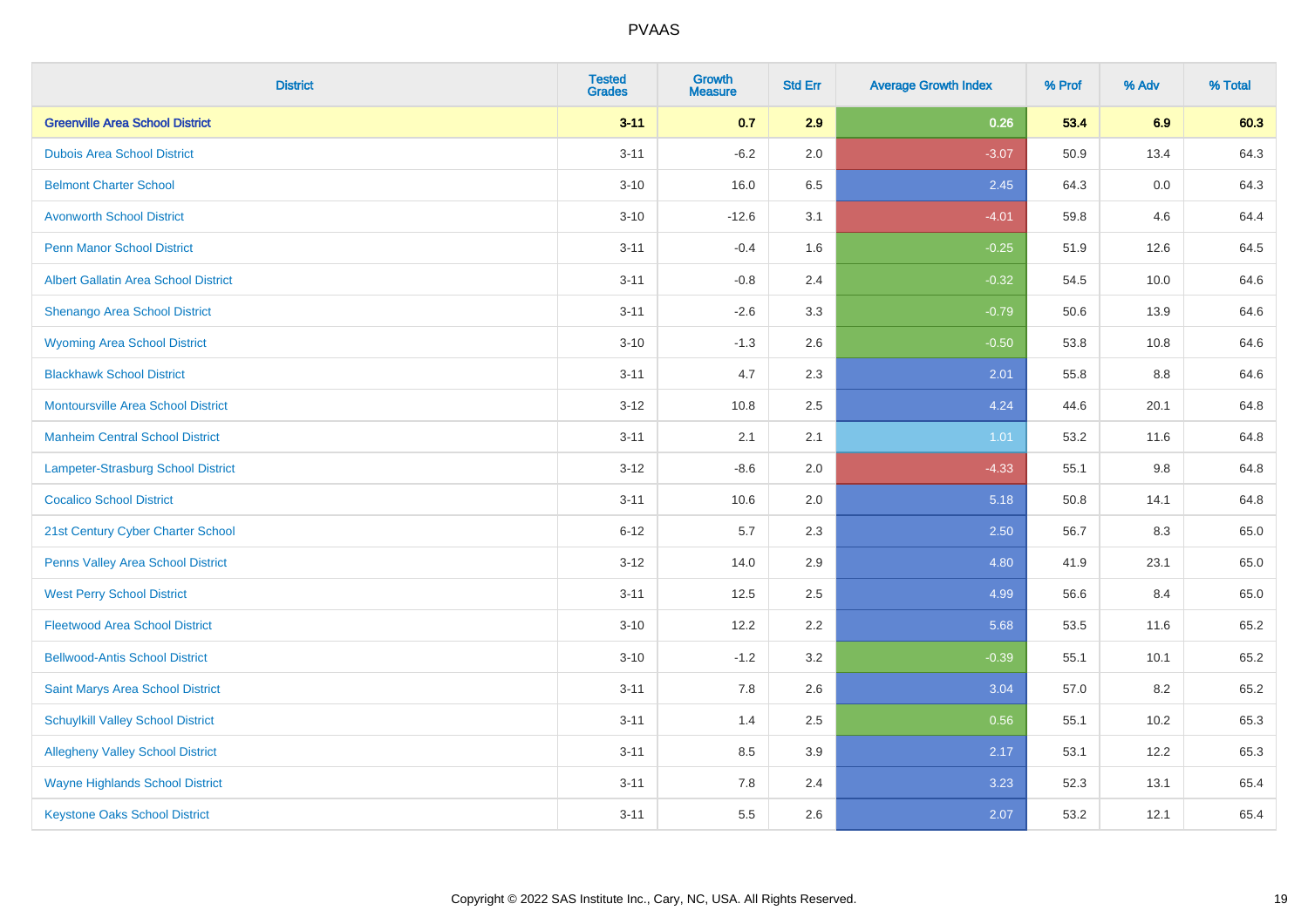| <b>District</b>                             | <b>Tested</b><br><b>Grades</b> | <b>Growth</b><br><b>Measure</b> | <b>Std Err</b> | <b>Average Growth Index</b> | % Prof | % Adv | % Total |
|---------------------------------------------|--------------------------------|---------------------------------|----------------|-----------------------------|--------|-------|---------|
| <b>Greenville Area School District</b>      | $3 - 11$                       | 0.7                             | 2.9            | 0.26                        | 53.4   | 6.9   | 60.3    |
| <b>Littlestown Area School District</b>     | $3 - 11$                       | 11.4                            | 2.5            | 4.62                        | 55.2   | 10.4  | 65.6    |
| <b>Slippery Rock Area School District</b>   | $3 - 11$                       | $-6.3$                          | 2.5            | $-2.51$                     | 56.2   | 9.5   | 65.7    |
| <b>Central Valley School District</b>       | $3 - 10$                       | 4.8                             | 2.4            | 1.98                        | 56.9   | 9.0   | 65.9    |
| <b>Gateway School District</b>              | $3 - 11$                       | 0.8                             | 2.2            | 0.38                        | 52.1   | 13.8  | 65.9    |
| <b>Central Cambria School District</b>      | $3 - 11$                       | $3.0\,$                         | 2.5            | 1.17                        | 56.2   | 9.7   | 66.0    |
| Indiana Area School District                | $3 - 11$                       | $-5.3$                          | 2.3            | $-2.28$                     | 47.6   | 18.4  | 66.1    |
| <b>Wyalusing Area School District</b>       | $3 - 12$                       | 8.8                             | 3.3            | 2.68                        | 54.6   | 11.7  | 66.2    |
| <b>Springfield Township School District</b> | $3 - 11$                       | $-18.9$                         | 3.2            | $-5.88$                     | 62.6   | 3.6   | 66.3    |
| <b>Boyertown Area School District</b>       | $3 - 11$                       | $-4.7$                          | 1.5            | $-3.17$                     | 55.2   | 11.3  | 66.5    |
| <b>Quakertown Community School District</b> | $3 - 12$                       | $-4.4$                          | 1.6            | $-2.70$                     | 56.5   | 10.0  | 66.6    |
| <b>New Brighton Area School District</b>    | $3 - 11$                       | 4.6                             | 3.1            | 1.47                        | 60.9   | 5.8   | 66.7    |
| <b>Oswayo Valley School District</b>        | $3 - 12$                       | 8.5                             | 5.0            | 1.68                        | 50.0   | 16.7  | 66.7    |
| <b>Hanover Public School District</b>       | $3 - 11$                       | 5.2                             | 2.8            | 1.83                        | 52.2   | 14.4  | 66.7    |
| Pennsylvania Leadership Charter School      | $3 - 11$                       | 4.6                             | 2.2            | 2.13                        | 55.4   | 11.2  | 66.7    |
| <b>Belle Vernon Area School District</b>    | $3 - 11$                       | 6.5                             | 2.6            | 2.44                        | 55.6   | 11.1  | 66.7    |
| <b>Hermitage School District</b>            | $3 - 12$                       | 3.8                             | 2.4            | 1.60                        | 57.5   | 9.3   | 66.8    |
| Selinsgrove Area School District            | $3 - 12$                       | 8.3                             | 2.3            | 3.54                        | 56.8   | 10.0  | 66.8    |
| <b>United School District</b>               | $3 - 11$                       | 2.1                             | 3.4            | 0.63                        | 60.3   | 6.6   | 66.9    |
| <b>Central York School District</b>         | $3 - 12$                       | 12.3                            | 1.7            | 7.20                        | 55.5   | 11.5  | 67.0    |
| <b>Baldwin-Whitehall School District</b>    | $3 - 11$                       | 1.8                             | 1.9            | 0.94                        | 58.6   | 8.6   | 67.1    |
| <b>Wilson School District</b>               | $3 - 12$                       | 8.8                             | 1.5            | 5.96                        | 52.6   | 14.6  | 67.2    |
| <b>Perkiomen Valley School District</b>     | $3 - 11$                       | $-3.5$                          | 1.6            | $-2.18$                     | 53.8   | 13.4  | 67.2    |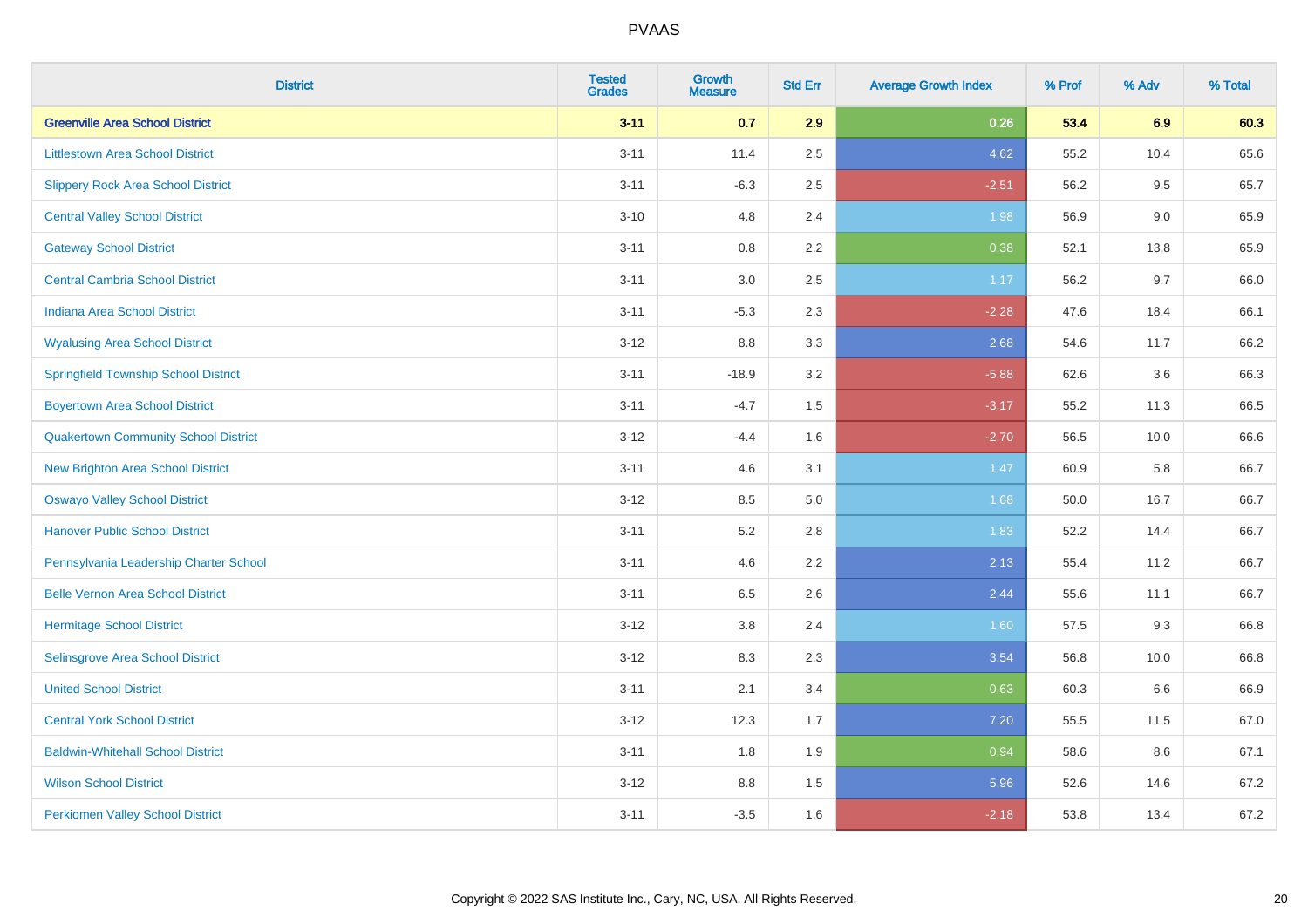| <b>District</b>                                 | <b>Tested</b><br><b>Grades</b> | <b>Growth</b><br><b>Measure</b> | <b>Std Err</b> | <b>Average Growth Index</b> | % Prof | % Adv | % Total |
|-------------------------------------------------|--------------------------------|---------------------------------|----------------|-----------------------------|--------|-------|---------|
| <b>Greenville Area School District</b>          | $3 - 11$                       | 0.7                             | 2.9            | 0.26                        | 53.4   | 6.9   | 60.3    |
| <b>General Mclane School District</b>           | $3 - 11$                       | 3.1                             | 2.9            | 1.07                        | 62.3   | 4.9   | 67.2    |
| <b>South Park School District</b>               | $3 - 11$                       | $-11.3$                         | 2.7            | $-4.23$                     | 53.5   | 13.7  | 67.3    |
| <b>East Penn School District</b>                | $3 - 11$                       | 4.1                             | 1.3            | 3.27                        | 55.8   | 11.5  | 67.3    |
| Leechburg Area School District                  | $3 - 11$                       | 4.4                             | 4.0            | 1.09                        | 47.8   | 19.6  | 67.4    |
| Pennsylvania Virtual Charter School             | $3 - 11$                       | 11.8                            | 3.5            | 3.37                        | 56.5   | 11.1  | 67.6    |
| <b>Westinghouse Arts Academy Charter School</b> | $9 - 10$                       | $-0.7$                          | 3.6            | $-0.19$                     | 59.2   | 8.4   | 67.6    |
| Northeastern York School District               | $3 - 11$                       | 5.9                             | 2.0            | 3.03                        | 51.1   | 16.6  | 67.6    |
| <b>Bloomsburg Area School District</b>          | $3 - 10$                       | 0.7                             | 3.0            | 0.23                        | 55.9   | 11.8  | 67.6    |
| <b>Abington School District</b>                 | $3 - 10$                       | $-11.5$                         | 1.9            | $-6.00$                     | 56.2   | 11.6  | 67.8    |
| <b>Kiski Area School District</b>               | $3 - 11$                       | $-3.7$                          | 2.0            | $-1.86$                     | 57.4   | 10.4  | 67.8    |
| <b>Neshannock Township School District</b>      | $3 - 10$                       | $-9.7$                          | 2.9            | $-3.34$                     | 62.4   | 5.6   | 67.9    |
| <b>Hempfield School District</b>                | $3 - 11$                       | 0.1                             | 1.4            | 0.08                        | 58.2   | 9.9   | 68.2    |
| <b>Neshaminy School District</b>                | $3 - 11$                       | 4.0                             | 1.3            | 3.02                        | 58.7   | 9.5   | 68.2    |
| <b>Ellwood City Area School District</b>        | $3 - 11$                       | $-4.2$                          | 3.2            | $-1.29$                     | 54.1   | 14.1  | 68.2    |
| <b>Uniontown Area School District</b>           | $3 - 11$                       | 6.0                             | 3.2            | 1.87                        | 62.4   | 5.9   | 68.2    |
| <b>South Western School District</b>            | $3 - 12$                       | 3.9                             | 1.9            | 2.08                        | 60.2   | 8.1   | 68.3    |
| Renaissance Academy Charter School              | $3 - 11$                       | 8.3                             | 3.3            | 2.54                        | 45.6   | 22.8  | 68.4    |
| <b>Valley View School District</b>              | $3 - 11$                       | 18.1                            | 2.4            | 7.42                        | 53.7   | 14.7  | 68.4    |
| <b>Quaker Valley School District</b>            | $3 - 11$                       | $-2.8$                          | 2.6            | $-1.08$                     | 55.2   | 13.2  | 68.4    |
| North Pocono School District                    | $3 - 11$                       | $-2.3$                          | 3.4            | $-0.68$                     | 52.0   | 16.4  | 68.5    |
| <b>Central Columbia School District</b>         | $3 - 12$                       | $-4.8$                          | 2.6            | $-1.86$                     | 53.7   | 14.8  | 68.5    |
| <b>Seneca Valley School District</b>            | $3 - 11$                       | $-1.4$                          | 1.4            | $-0.99$                     | 57.2   | 11.4  | 68.6    |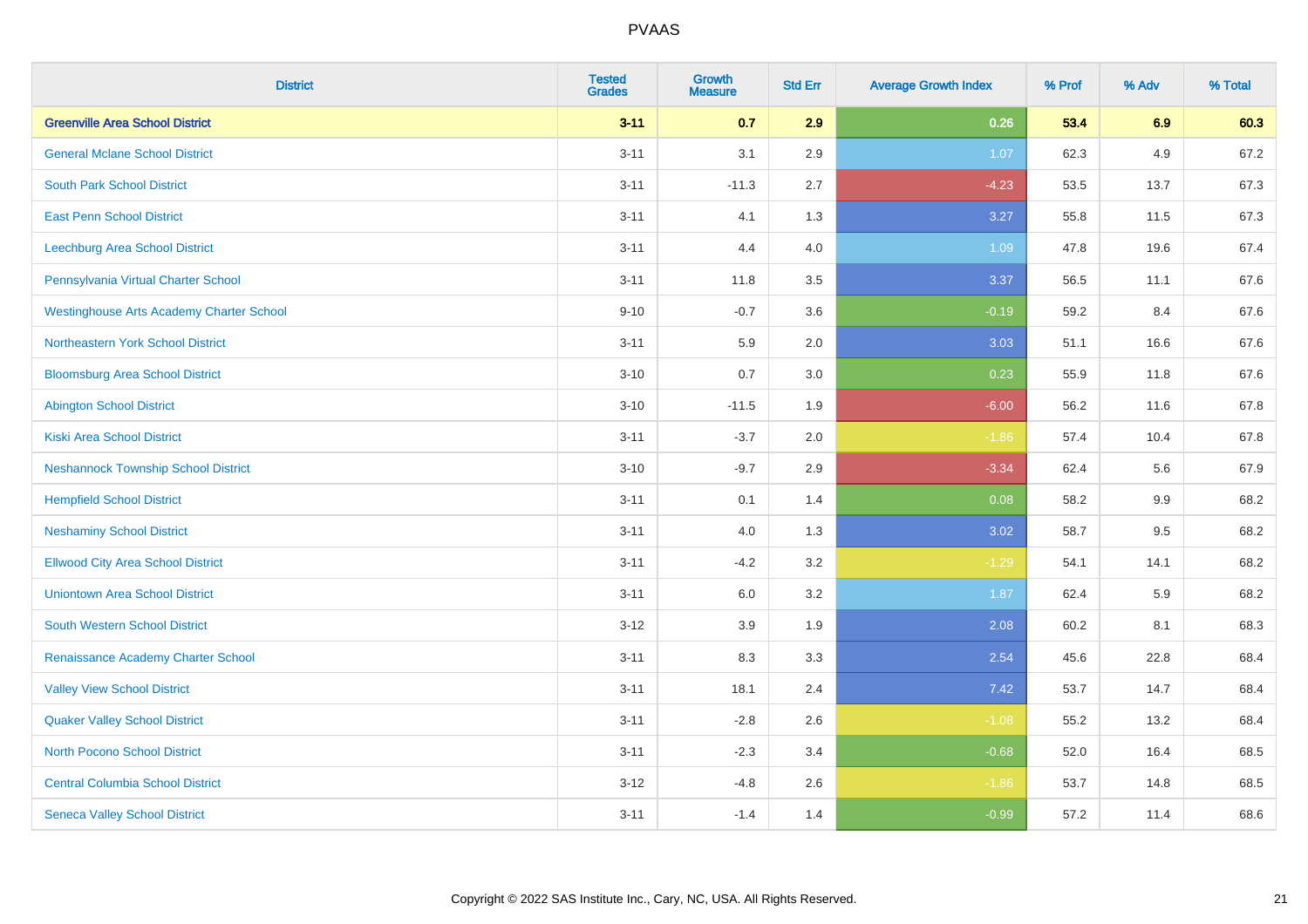| <b>District</b>                           | <b>Tested</b><br><b>Grades</b> | <b>Growth</b><br><b>Measure</b> | <b>Std Err</b> | <b>Average Growth Index</b> | % Prof | % Adv | % Total |
|-------------------------------------------|--------------------------------|---------------------------------|----------------|-----------------------------|--------|-------|---------|
| <b>Greenville Area School District</b>    | $3 - 11$                       | 0.7                             | 2.9            | 0.26                        | 53.4   | 6.9   | 60.3    |
| <b>Manheim Township School District</b>   | $3 - 12$                       | $-0.9$                          | 1.6            | $-0.58$                     | 53.2   | 15.5  | 68.7    |
| <b>Sharpsville Area School District</b>   | $3 - 11$                       | $-1.4$                          | 3.5            | $-0.40$                     | 55.2   | 13.4  | 68.7    |
| <b>Kutztown Area School District</b>      | $3 - 12$                       | $-0.2$                          | 3.2            | $-0.05$                     | 55.4   | 13.3  | 68.7    |
| Northern York County School District      | $3 - 11$                       | 15.6                            | 2.0            | 7.98                        | 57.4   | 11.5  | 68.8    |
| <b>Eastern York School District</b>       | $3 - 11$                       | 9.6                             | 2.6            | 3.71                        | 56.3   | 12.6  | 68.9    |
| <b>School Lane Charter School</b>         | $3 - 11$                       | 12.4                            | 3.6            | 3.43                        | 59.1   | 9.8   | 68.9    |
| <b>Owen J Roberts School District</b>     | $3 - 11$                       | $-12.3$                         | 1.6            | $-7.61$                     | 57.0   | 11.9  | 69.0    |
| <b>Saucon Valley School District</b>      | $3 - 11$                       | 14.7                            | 2.5            | 5.98                        | 48.7   | 20.2  | 69.0    |
| <b>Nazareth Area School District</b>      | $3 - 11$                       | $-4.7$                          | 1.7            | $-2.82$                     | 59.2   | 9.9   | 69.0    |
| <b>Sullivan County School District</b>    | $3 - 10$                       | $-4.0$                          | 4.4            | $-0.90$                     | 66.7   | 2.6   | 69.2    |
| Penn Cambria School District              | $3 - 11$                       | $-0.0$                          | 2.7            | $-0.01$                     | 61.5   | 7.7   | 69.2    |
| East Pennsboro Area School District       | $3 - 11$                       | $-4.2$                          | 2.5            | $-1.71$                     | 60.8   | 8.5   | 69.3    |
| <b>Hollidaysburg Area School District</b> | $3 - 11$                       | 6.0                             | 2.1            | 2.88                        | 57.1   | 12.3  | 69.4    |
| <b>Ligonier Valley School District</b>    | $3 - 11$                       | 4.2                             | 3.1            | 1.34                        | 59.1   | 10.3  | 69.5    |
| <b>Greater Latrobe School District</b>    | $3 - 11$                       | 0.6                             | 1.9            | 0.31                        | 55.5   | 14.1  | 69.5    |
| <b>Girard School District</b>             | $3 - 11$                       | $-0.6$                          | 2.7            | $-0.22$                     | 53.9   | 15.6  | 69.6    |
| <b>Fort Leboeuf School District</b>       | $3 - 11$                       | 11.7                            | 2.5            | 4.73                        | 48.5   | 21.1  | 69.6    |
| South Butler County School District       | $3 - 10$                       | 3.9                             | 2.5            | 1.54                        | 53.1   | 16.6  | 69.7    |
| <b>Donegal School District</b>            | $3 - 12$                       | 3.1                             | 2.4            | 1.29                        | 60.6   | 9.1   | 69.7    |
| <b>Millcreek Township School District</b> | $3 - 11$                       | 3.1                             | 1.5            | 2.06                        | 55.6   | 14.2  | 69.7    |
| <b>Northgate School District</b>          | $3 - 11$                       | 6.3                             | 3.6            | 1.73                        | 53.3   | 16.7  | 70.0    |
| <b>Spring Grove Area School District</b>  | $3 - 11$                       | 5.6                             | 2.1            | 2.68                        | 55.1   | 15.0  | 70.1    |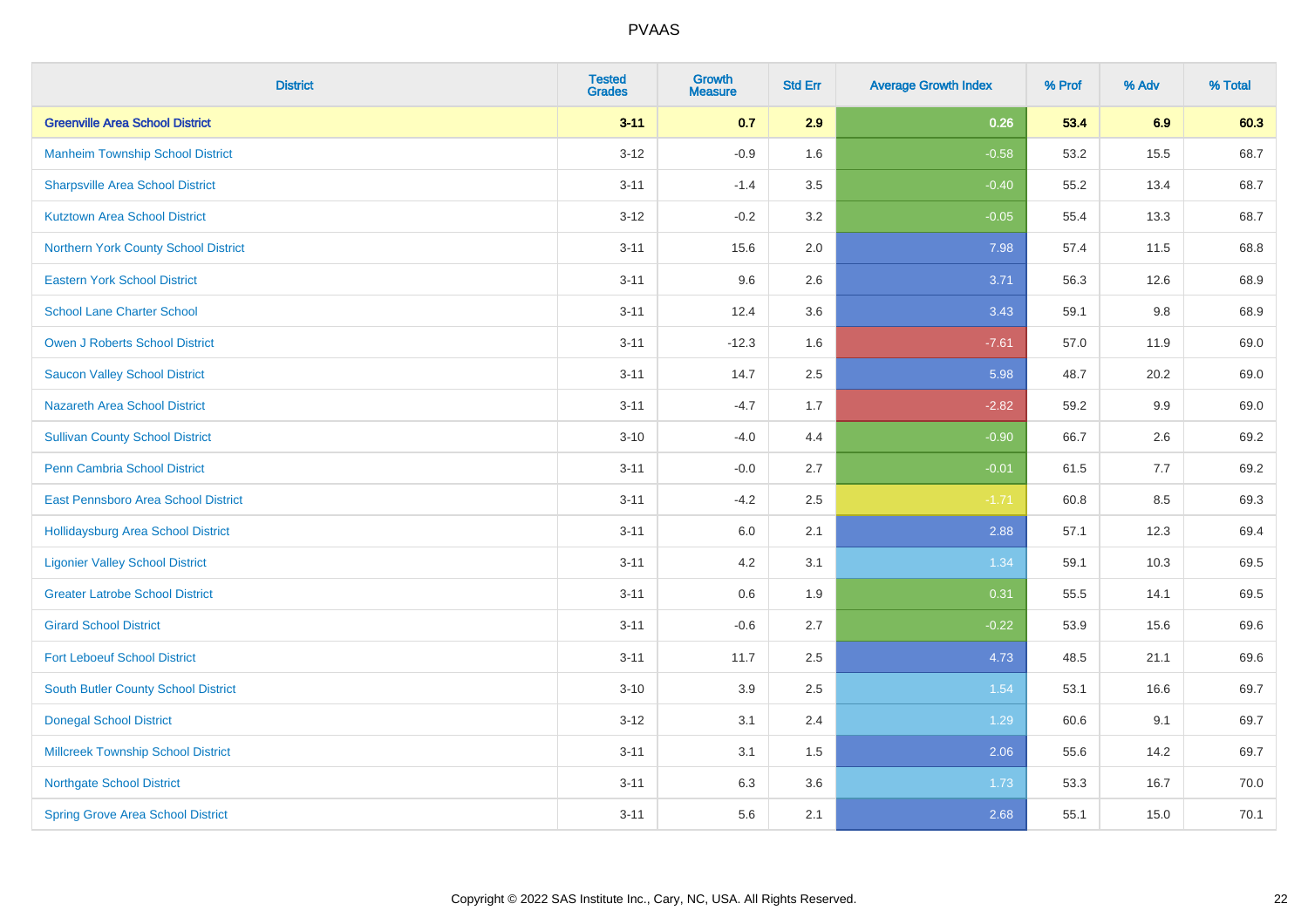| <b>District</b>                                | <b>Tested</b><br><b>Grades</b> | <b>Growth</b><br><b>Measure</b> | <b>Std Err</b> | <b>Average Growth Index</b> | % Prof | % Adv | % Total |
|------------------------------------------------|--------------------------------|---------------------------------|----------------|-----------------------------|--------|-------|---------|
| <b>Greenville Area School District</b>         | $3 - 11$                       | 0.7                             | 2.9            | 0.26                        | 53.4   | 6.9   | 60.3    |
| <b>Marple Newtown School District</b>          | $3 - 11$                       | 2.0                             | 2.4            | 0.81                        | 57.6   | 12.8  | 70.4    |
| <b>Phoenixville Area School District</b>       | $3 - 11$                       | $-1.7$                          | 2.1            | $-0.83$                     | 59.9   | 10.6  | 70.5    |
| <b>Brookville Area School District</b>         | $3 - 11$                       | 6.9                             | 3.0            | 2.30                        | 55.2   | 15.6  | 70.8    |
| <b>Upper Perkiomen School District</b>         | $3 - 11$                       | 22.1                            | 2.1            | 10.74                       | 57.7   | 13.2  | 70.9    |
| Mechanicsburg Area School District             | $3 - 11$                       | 5.9                             | 1.8            | 3.29                        | 57.2   | 13.7  | 70.9    |
| <b>Camp Hill School District</b>               | $3 - 12$                       | 2.3                             | 3.0            | 0.78                        | 53.6   | 17.5  | 71.1    |
| <b>Halifax Area School District</b>            | $3 - 11$                       | 4.7                             | 3.9            | 1.22                        | 61.5   | 9.6   | 71.2    |
| <b>Delaware Valley School District</b>         | $3 - 11$                       | 12.6                            | 1.8            | 6.93                        | 55.2   | 16.2  | 71.4    |
| <b>Conemaugh Township Area School District</b> | $3 - 12$                       | $-3.7$                          | 3.4            | $-1.09$                     | 53.8   | 17.6  | 71.4    |
| <b>Midd-West School District</b>               | $3 - 11$                       | 10.3                            | 2.7            | 3.80                        | 58.0   | 13.4  | 71.4    |
| Northern Bedford County School District        | $3 - 11$                       | 16.5                            | 3.6            | 4.58                        | 51.7   | 20.0  | 71.7    |
| Palmyra Area School District                   | $3 - 11$                       | 5.6                             | 1.9            | 2.96                        | 56.4   | 15.6  | 72.0    |
| <b>Greencastle-Antrim School District</b>      | $3 - 11$                       | $-3.0$                          | 2.2            | $-1.36$                     | 62.4   | 9.9   | 72.3    |
| <b>Burrell School District</b>                 | $3 - 11$                       | 4.5                             | 3.1            | 1.48                        | 58.5   | 13.8  | 72.3    |
| <b>Laurel School District</b>                  | $3 - 11$                       | 1.8                             | 3.1            | 0.59                        | 70.1   | 2.3   | 72.4    |
| <b>Derry Area School District</b>              | $3 - 11$                       | 13.2                            | 2.8            | 4.69                        | 60.0   | 12.5  | 72.5    |
| <b>North Penn School District</b>              | $3 - 11$                       | 9.1                             | 1.1            | 8.36                        | 55.8   | 17.0  | 72.8    |
| <b>Southern York County School District</b>    | $3 - 11$                       | 14.2                            | 2.1            | 6.91                        | 55.1   | 18.1  | 73.1    |
| <b>North Hills School District</b>             | $3 - 11$                       | $-1.8$                          | 1.8            | $-0.96$                     | 59.1   | 14.1  | 73.2    |
| <b>Wyomissing Area School District</b>         | $3 - 12$                       | 0.8                             | 2.6            | 0.33                        | 55.7   | 17.6  | 73.3    |
| <b>Hempfield Area School District</b>          | $3 - 12$                       | 4.6                             | 1.6            | 2.86                        | 53.5   | 20.1  | 73.6    |
| <b>Riverview School District</b>               | $3 - 11$                       | $-4.6$                          | 3.8            | $-1.20$                     | 57.9   | 15.8  | 73.7    |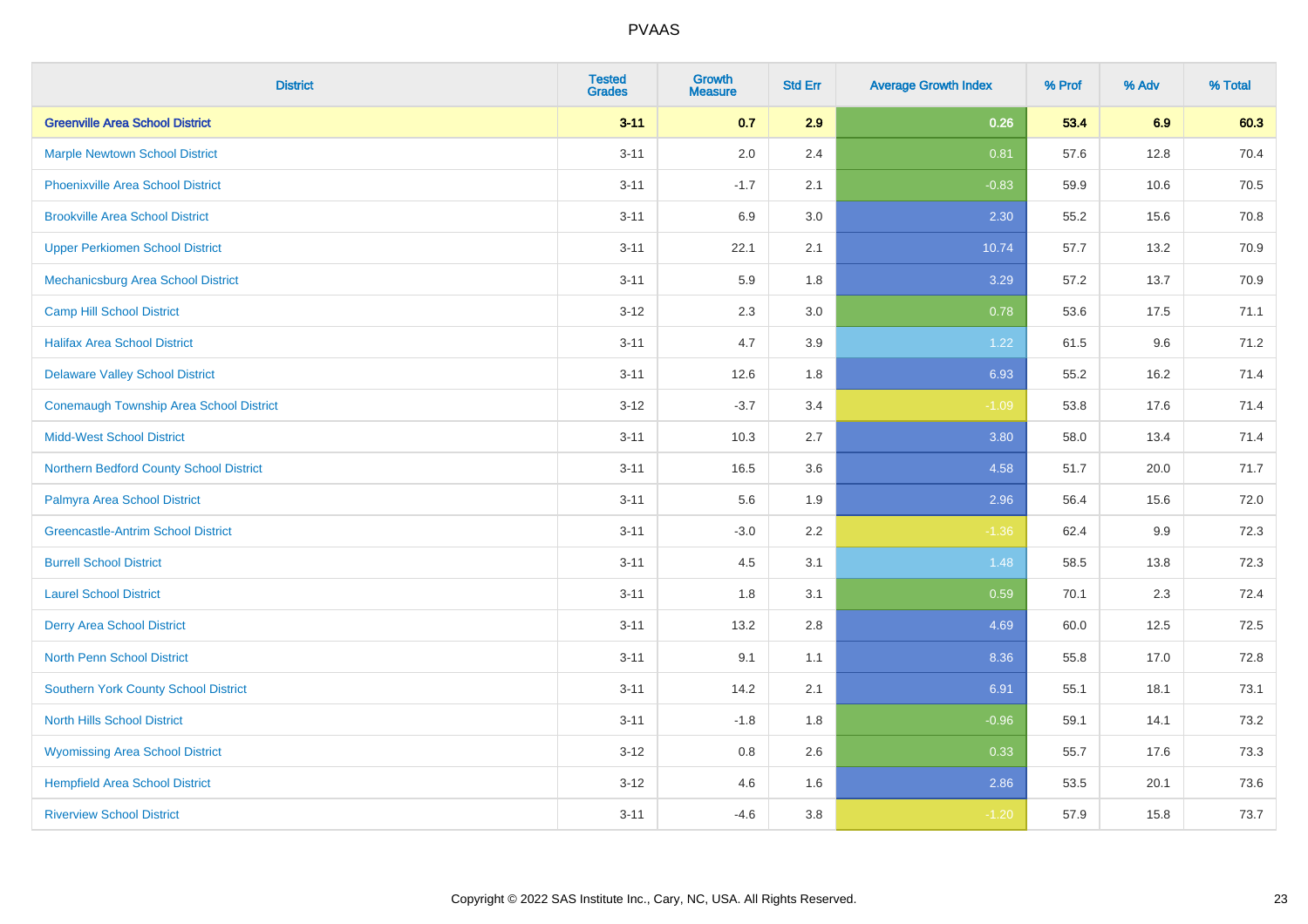| <b>District</b>                                    | <b>Tested</b><br><b>Grades</b> | <b>Growth</b><br><b>Measure</b> | <b>Std Err</b> | <b>Average Growth Index</b> | % Prof | % Adv | % Total |
|----------------------------------------------------|--------------------------------|---------------------------------|----------------|-----------------------------|--------|-------|---------|
| <b>Greenville Area School District</b>             | $3 - 11$                       | 0.7                             | 2.9            | 0.26                        | 53.4   | 6.9   | 60.3    |
| <b>Conestoga Valley School District</b>            | $3 - 11$                       | 8.7                             | 1.8            | 4.69                        | 60.3   | 13.5  | 73.8    |
| <b>Dallastown Area School District</b>             | $3 - 11$                       | 13.5                            | 1.5            | 8.84                        | 56.0   | 17.9  | 73.8    |
| <b>Beaver Area School District</b>                 | $3 - 10$                       | 4.7                             | 2.4            | 1.94                        | 57.4   | 16.8  | 74.2    |
| <b>Lincoln Park Performing Arts Charter School</b> | $7 - 11$                       | 3.6                             | 2.5            | 1.42                        | 59.6   | 14.7  | 74.3    |
| <b>Crestwood School District</b>                   | $3 - 11$                       | $-0.4$                          | 2.4            | $-0.17$                     | 57.4   | 17.0  | 74.4    |
| <b>Abington Heights School District</b>            | $3 - 11$                       | 13.5                            | 2.2            | 6.27                        | 58.3   | 16.2  | 74.5    |
| <b>Canon-Mcmillan School District</b>              | $3 - 11$                       | $-0.8$                          | 1.6            | $-0.50$                     | 58.7   | 15.9  | 74.6    |
| <b>Fairview School District</b>                    | $3 - 11$                       | 3.4                             | 2.6            | 1.32                        | 57.2   | 17.6  | 74.8    |
| <b>Avon Grove School District</b>                  | $3 - 10$                       | 10.0                            | 1.6            | 6.26                        | 56.3   | 18.6  | 74.9    |
| <b>Greenwood School District</b>                   | $3 - 11$                       | 15.9                            | 3.9            | 4.11                        | 50.0   | 25.0  | 75.0    |
| <b>Freeport Area School District</b>               | $3 - 10$                       | 9.7                             | 2.5            | 3.91                        | 57.5   | 17.8  | 75.3    |
| <b>Avon Grove Charter School</b>                   | $3 - 11$                       | 9.0                             | 2.9            | 3.13                        | 58.8   | 16.7  | 75.5    |
| <b>Lewisburg Area School District</b>              | $3 - 11$                       | $-2.7$                          | 2.6            | $-1.03$                     | 57.0   | 18.5  | 75.6    |
| <b>Danville Area School District</b>               | $3 - 11$                       | 0.4                             | 2.6            | 0.15                        | 57.4   | 18.4  | 75.7    |
| <b>Mars Area School District</b>                   | $3 - 10$                       | 5.7                             | 2.1            | 2.75                        | 57.9   | 18.2  | 76.1    |
| West Jefferson Hills School District               | $3 - 11$                       | 1.8                             | 2.1            | 0.88                        | 55.7   | 20.8  | 76.4    |
| <b>Montour School District</b>                     | $3 - 11$                       | $-1.8$                          | 2.1            | $-0.88$                     | 61.4   | 15.1  | 76.5    |
| <b>Souderton Area School District</b>              | $3 - 11$                       | 12.4                            | 1.5            | 8.28                        | 61.7   | 15.2  | 76.9    |
| <b>North East School District</b>                  | $3 - 11$                       | $-9.3$                          | 3.1            | $-3.02$                     | 62.6   | 14.4  | 77.0    |
| <b>Tyrone Area School District</b>                 | $3 - 12$                       | 19.7                            | 2.5            | 7.87                        | 60.4   | 16.7  | 77.1    |
| <b>Moon Area School District</b>                   | $3 - 11$                       | 8.2                             | 1.9            | 4.25                        | 58.7   | 18.5  | 77.2    |
| <b>Spring-Ford Area School District</b>            | $3 - 11$                       | 6.0                             | 1.3            | 4.46                        | 60.8   | 16.5  | 77.4    |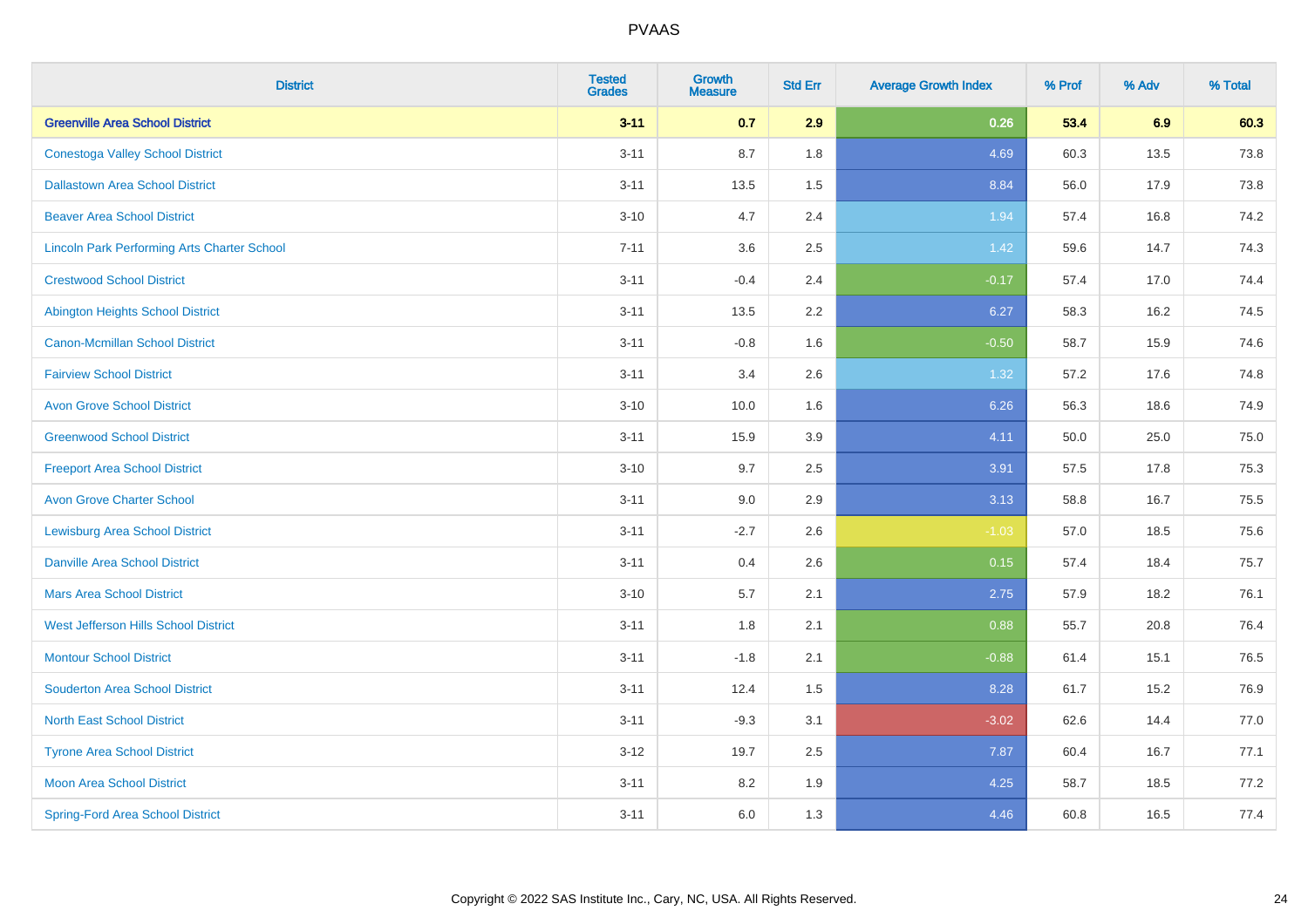| <b>District</b>                                 | <b>Tested</b><br><b>Grades</b> | <b>Growth</b><br><b>Measure</b> | <b>Std Err</b> | <b>Average Growth Index</b> | % Prof | % Adv | % Total |
|-------------------------------------------------|--------------------------------|---------------------------------|----------------|-----------------------------|--------|-------|---------|
| <b>Greenville Area School District</b>          | $3 - 11$                       | 0.7                             | 2.9            | 0.26                        | 53.4   | 6.9   | 60.3    |
| <b>Jamestown Area School District</b>           | $3 - 11$                       | 13.5                            | 4.2            | 3.19                        | 64.4   | 13.3  | 77.8    |
| <b>Deer Lakes School District</b>               | $3 - 11$                       | 17.0                            | 2.7            | 6.32                        | 61.5   | 16.4  | 77.9    |
| Southern Lehigh School District                 | $3 - 11$                       | $-0.4$                          | 2.3            | $-0.17$                     | 66.1   | 11.9  | 78.0    |
| Capital Area School for the Arts Charter School | $9 - 11$                       | 5.8                             | 4.1            | 1.39                        | 59.3   | 18.6  | 78.0    |
| <b>Mountain View School District</b>            | $3 - 11$                       | 20.9                            | 3.5            | 5.91                        | 57.8   | 20.3  | 78.1    |
| Lehigh Career & Technical Institute             | $10 - 12$                      | 5.6                             | 5.6            | 0.99                        | 78.3   | 0.0   | 78.3    |
| <b>Haverford Township School District</b>       | $3 - 11$                       | 8.0                             | 1.5            | 5.27                        | 53.0   | 25.5  | 78.6    |
| <b>Upper Merion Area School District</b>        | $3 - 11$                       | 15.3                            | 2.0            | 7.62                        | 59.3   | 19.3  | 78.6    |
| <b>West Allegheny School District</b>           | $3 - 12$                       | 4.0                             | 2.1            | 1.96                        | 63.1   | 15.7  | 78.8    |
| <b>Methacton School District</b>                | $3 - 11$                       | 2.5                             | 1.7            | 1.43                        | 62.5   | 16.4  | 79.0    |
| <b>Council Rock School District</b>             | $3 - 11$                       | 8.9                             | 1.2            | 7.65                        | 62.8   | 16.6  | 79.4    |
| <b>Central Bucks School District</b>            | $3 - 11$                       | 1.6                             | 0.9            | 1.66                        | 63.0   | 16.8  | 79.8    |
| <b>Lower Moreland Township School District</b>  | $3 - 11$                       | 2.0                             | 2.2            | 0.95                        | 62.8   | 17.0  | 79.8    |
| <b>Colonial School District</b>                 | $3 - 11$                       | 14.0                            | 1.7            | 8.21                        | 60.2   | 19.6  | 79.8    |
| <b>Parkland School District</b>                 | $3 - 11$                       | 5.3                             | 1.2            | 4.30                        | 58.0   | 22.3  | 80.4    |
| Lehigh Valley Charter High School For The Arts  | $9 - 10$                       | 7.3                             | 2.6            | 2.82                        | 62.3   | 18.2  | 80.5    |
| <b>Derry Township School District</b>           | $3 - 10$                       | 12.8                            | 2.0            | 6.39                        | 54.8   | 25.8  | 80.6    |
| <b>Wissahickon School District</b>              | $3 - 10$                       | 12.5                            | 1.8            | 6.85                        | 58.3   | 22.4  | 80.7    |
| <b>York Suburban School District</b>            | $3 - 11$                       | 10.1                            | 2.1            | 4.91                        | 53.5   | 27.8  | 81.3    |
| <b>Unionville-Chadds Ford School District</b>   | $3 - 11$                       | 17.1                            | 3.1            | 5.51                        | 68.1   | 13.2  | 81.3    |
| <b>Pennsbury School District</b>                | $3 - 11$                       | 11.7                            | 1.5            | 7.90                        | 60.1   | 21.3  | 81.3    |
| <b>Richland School District</b>                 | $3 - 11$                       | 6.7                             | 2.9            | 2.33                        | 62.2   | 19.2  | 81.4    |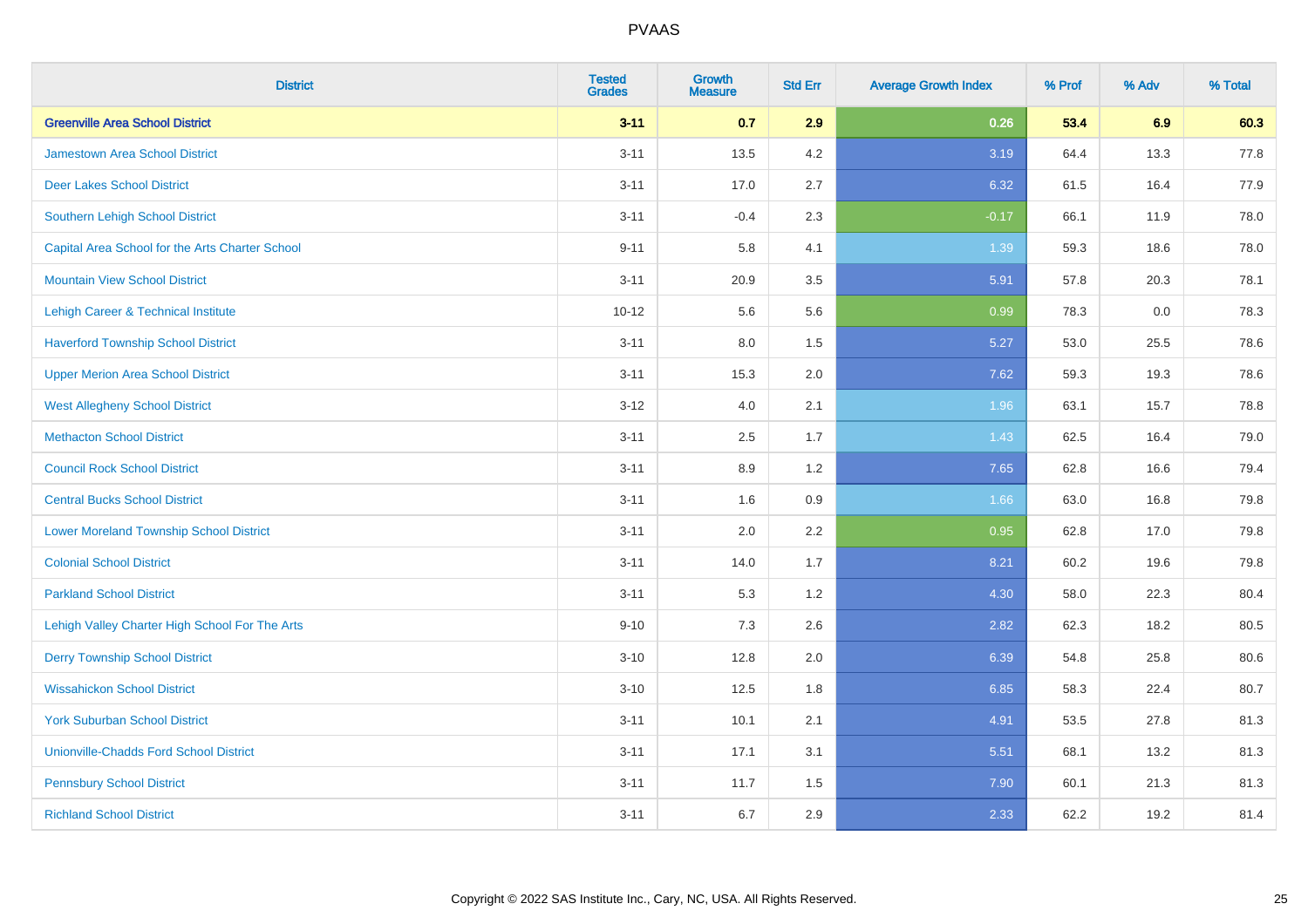| <b>District</b>                               | <b>Tested</b><br><b>Grades</b> | <b>Growth</b><br><b>Measure</b> | <b>Std Err</b> | <b>Average Growth Index</b> | % Prof | % Adv | % Total |
|-----------------------------------------------|--------------------------------|---------------------------------|----------------|-----------------------------|--------|-------|---------|
| <b>Greenville Area School District</b>        | $3 - 11$                       | 0.7                             | 2.9            | 0.26                        | 53.4   | 6.9   | 60.3    |
| <b>Franklin Regional School District</b>      | $3 - 11$                       | 2.0                             | 1.9            | 1.02                        | 66.7   | 15.5  | 82.1    |
| <b>Hampton Township School District</b>       | $3 - 11$                       | 5.1                             | 2.2            | 2.35                        | 54.0   | 28.2  | 82.2    |
| <b>Shanksville-Stonycreek School District</b> | $3 - 10$                       | 7.0                             | 5.9            | 1.20                        | 64.7   | 17.6  | 82.4    |
| <b>Springfield School District</b>            | $3 - 11$                       | 13.8                            | 1.7            | 7.99                        | 60.9   | 21.5  | 82.4    |
| North Clarion County School District          | $3 - 12$                       | 3.7                             | 4.3            | 0.85                        | 67.5   | 15.0  | 82.5    |
| Downingtown Area School District              | $3 - 11$                       | 12.1                            | 1.1            | 10.67                       | 60.0   | 23.5  | 83.6    |
| <b>Bethel Park School District</b>            | $3 - 11$                       | 5.6                             | 1.8            | 3.18                        | 65.3   | 18.6  | 83.9    |
| <b>State College Area School District</b>     | $3 - 11$                       | 20.5                            | 1.4            | 14.33                       | 58.0   | 25.9  | 84.0    |
| <b>Jenkintown School District</b>             | $3 - 11$                       | 12.5                            | 4.4            | 2.84                        | 54.6   | 29.6  | 84.1    |
| <b>Cumberland Valley School District</b>      | $3 - 12$                       | 18.5                            | 1.3            | 14.64                       | 60.7   | 23.4  | 84.1    |
| <b>Penn-Trafford School District</b>          | $3 - 11$                       | 13.4                            | 1.7            | 7.87                        | 62.3   | 21.9  | 84.2    |
| <b>Pine-Richland School District</b>          | $3 - 11$                       | 11.5                            | 1.8            | 6.31                        | 60.6   | 24.4  | 85.0    |
| <b>Great Valley School District</b>           | $3 - 11$                       | 15.0                            | 1.9            | 7.98                        | 50.0   | 35.0  | 85.0    |
| Fox Chapel Area School District               | $3 - 11$                       | 9.8                             | 1.8            | 5.36                        | 56.6   | 28.6  | 85.2    |
| <b>Norwin School District</b>                 | $3 - 11$                       | 18.0                            | 1.7            | 10.37                       | 58.5   | 27.0  | 85.4    |
| <b>Lower Merion School District</b>           | $3 - 11$                       | 19.0                            | 1.3            | 14.93                       | 55.6   | 29.9  | 85.5    |
| <b>Upper Dublin School District</b>           | $3 - 12$                       | 15.4                            | 1.8            | 8.53                        | 60.8   | 24.8  | 85.6    |
| Mt Lebanon School District                    | $3 - 11$                       | $-1.0$                          | 1.5            | $-0.70$                     | 61.9   | 24.0  | 85.9    |
| <b>Peters Township School District</b>        | $3 - 11$                       | 5.0                             | 1.8            | 2.76                        | 59.8   | 26.1  | 85.9    |
| <b>Garnet Valley School District</b>          | $3 - 10$                       | 10.9                            | 1.7            | 6.53                        | 67.1   | 19.0  | 86.1    |
| <b>West Chester Area School District</b>      | $3 - 11$                       | 12.6                            | 1.2            | 10.38                       | 66.8   | 20.2  | 87.0    |
| <b>Wallingford-Swarthmore School District</b> | $3 - 10$                       | 0.9                             | 2.4            | 0.38                        | 64.4   | 22.7  | 87.1    |